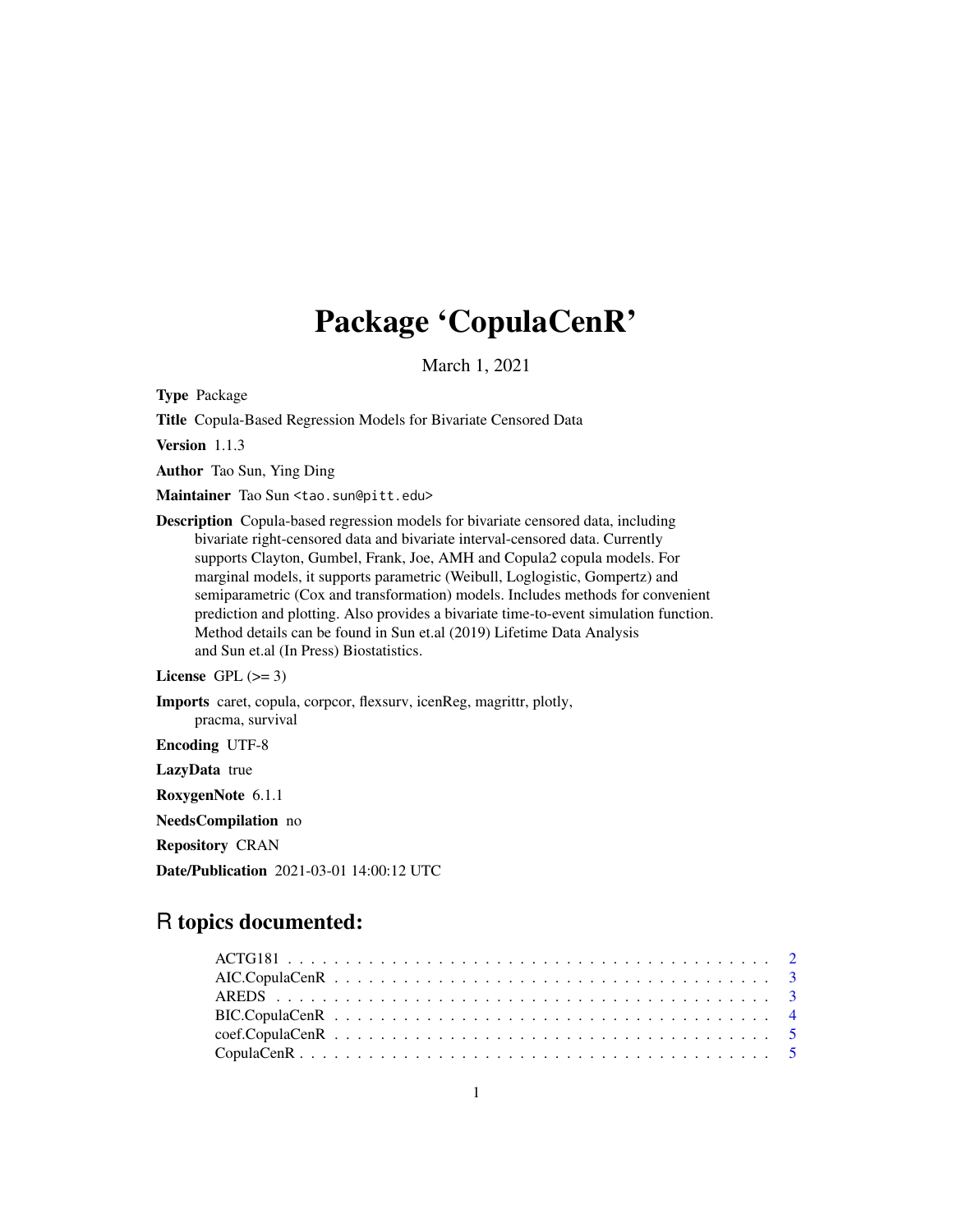<span id="page-1-0"></span>

|                                                                                                                     | 7    |
|---------------------------------------------------------------------------------------------------------------------|------|
|                                                                                                                     | 9    |
|                                                                                                                     | 10   |
|                                                                                                                     | 11   |
|                                                                                                                     | 13   |
|                                                                                                                     | -16  |
|                                                                                                                     | 17   |
| $logLik$ . Copula CenR $\ldots \ldots \ldots \ldots \ldots \ldots \ldots \ldots \ldots \ldots \ldots \ldots \ldots$ | 19   |
|                                                                                                                     | -19  |
|                                                                                                                     | 20   |
|                                                                                                                     | 22   |
|                                                                                                                     | -24  |
|                                                                                                                     | 24   |
|                                                                                                                     | 25   |
|                                                                                                                     | 27   |
|                                                                                                                     | 29   |
|                                                                                                                     | - 30 |
|                                                                                                                     | 30   |
|                                                                                                                     |      |

#### **Index** [32](#page-31-0)

ACTG181 *ACTG181*

## Description

An example real dataset of bivariate interval-censored data with 204 subjects and one covariate. The data come from the AIDS Clinical Trials Group protocol ACTG 181. Two events are the shedding time (in months) of cytomegalovirus (CMV) in urine/blood and the colonization time (in months) of mycobacterium avium complex (MAC) in sputum/stool (Betensky and Finkelstein, 1999).

#### Usage

data("ACTG181")

## Format

A data frame with 408 observations on the following 6 variables.

id subject id

ind margin indicator, 1=shedding time, 2=colonization time

Left left bound of observed interval

Right right bound of observed interval

status censoring indicator; 1=interval-censor, 0=right censor. All observations are interval-censored in this dataset

## x covariate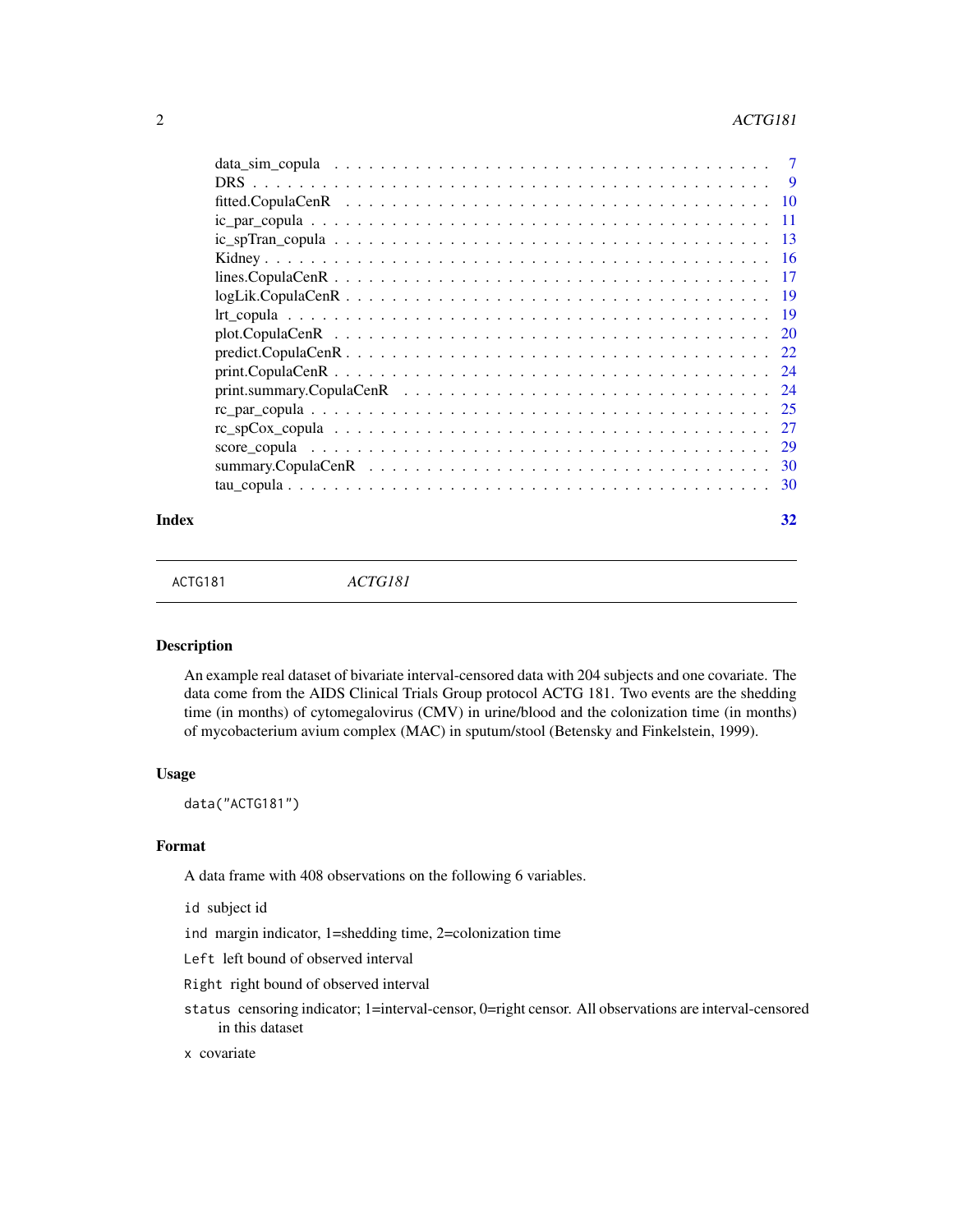## <span id="page-2-0"></span>AIC.CopulaCenR 3

## Source

Betensky and Finkelstein (1999). A non-parametric maximum likelihood estimator for bivariate interval censored data. *Statistics in Medicine* 18 3089-3100.

## Examples

```
data(ACTG181)
clayton_sp <- ic_spTran_copula(data = ACTG181,
                           copula = "Clayton",
                           1 = 0, u = 25,
                           r = 3, m = 3,var\_list = "x")
```
summary(clayton\_sp)

AIC.CopulaCenR *the AIC of a CopulaCenR object*

## Description

the AIC of a CopulaCenR object

## Usage

## S3 method for class 'CopulaCenR' AIC(object,  $\dots$ ,  $k = 2$ )

#### Arguments

| object | a CopulaCenR object           |
|--------|-------------------------------|
| .      | further arguments             |
| k      | numeric, with $k = 2$ for AIC |

AREDS *AREDS*

## Description

A real dataset of bivariate interval-censored data with 629 subjects and 4 non-genetic covariates and 1 genetic covariate. The dataset is selected from the Age-related Eye Disease Study (AREDS) (AREDS Group, 1999). Two events are the progression times (in years) to late-AMD in the left and right eyes.

## Usage

data("AREDS")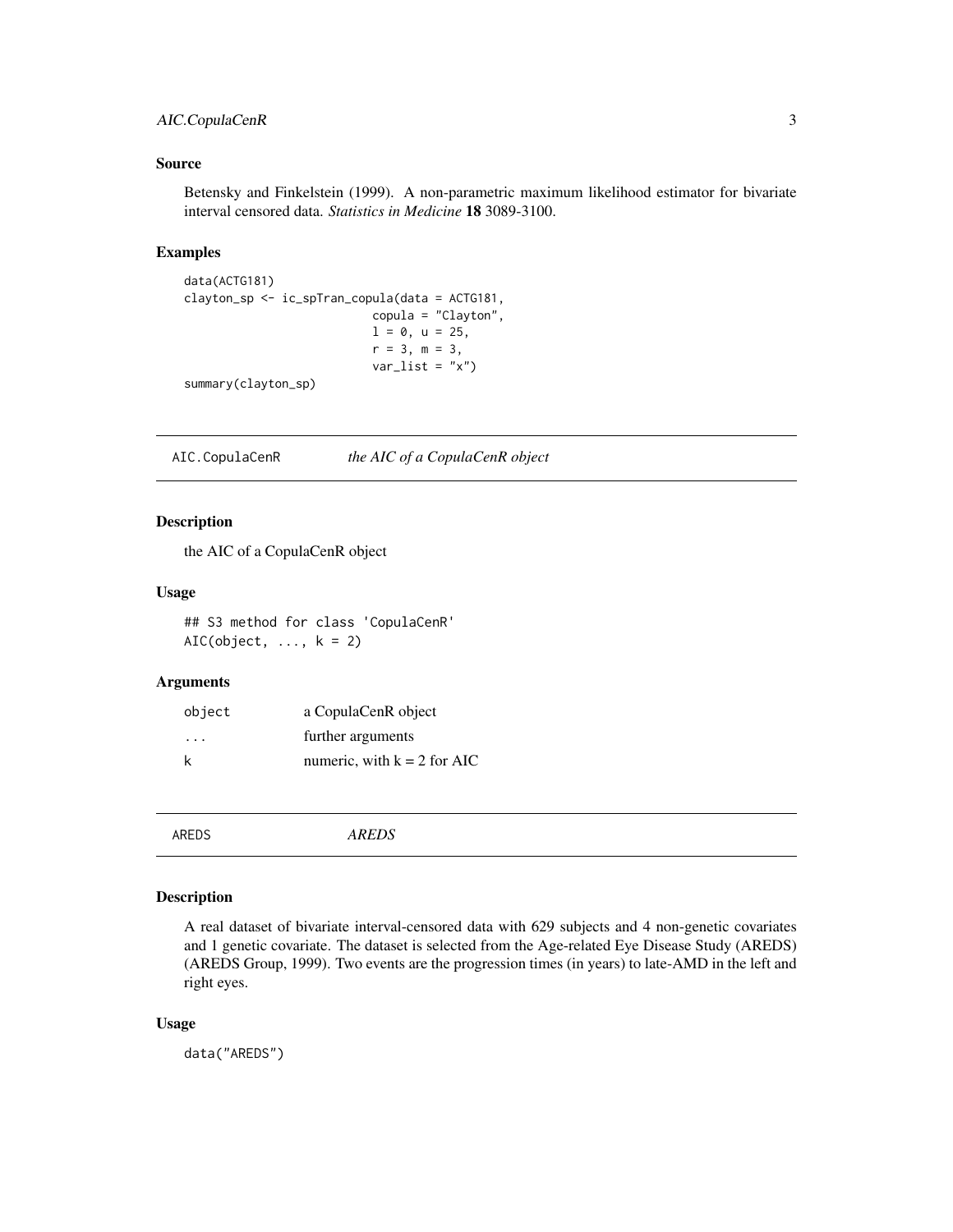## <span id="page-3-0"></span>Format

A data frame with 1258 observations (629 subjects with 2 eyes) on the following 8 variables.

id subject id

ind margin indicator, 1=shedding time, 2=colonization time

Left left bound of observed interval

Right right bound of observed interval

status censoring indicator; 1=interval-censor, 0=right censor.

SevScaleBL baseline AMD severity score, margin-specific

ENROLLAGE age at baseline

rs2284665 a SNP covariate highly associated with late-AMD progression, coded as 0,1,2

## Source

AREDS Group (1999). The Age-Related Eye Disease Study (AREDS): design implications. AREDS report no. 1. *Control Clinical Trials* 20, 573-600.

## Examples

```
data(AREDS)
copula2_sp <- ic_spTran_copula(data = AREDS,
              copula = "Copula2",
              var_list = c("ENROLLAGE",
                           "rs2284665",
                           "SevScaleBL"),
              1 = 0, u = 15, m = 3, r = 3)
summary(copula2_sp)
```
BIC.CopulaCenR *the BIC of a CopulaCenR object*

## Description

the BIC of a CopulaCenR object

## Usage

## S3 method for class 'CopulaCenR' BIC(object, ...)

## Arguments

| object | a CopulaCenR object |
|--------|---------------------|
| .      | further arguments   |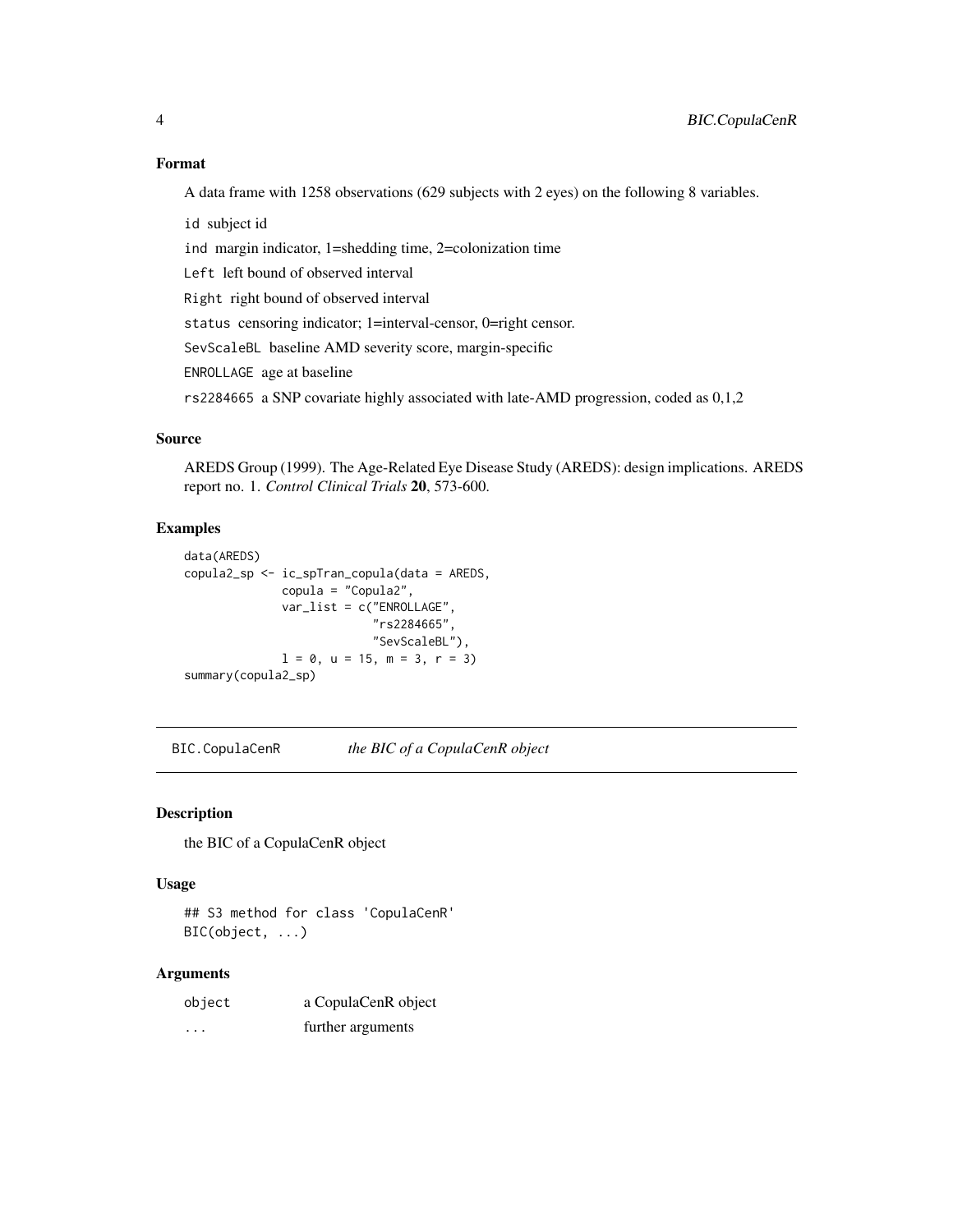<span id="page-4-0"></span>coef.CopulaCenR *the coefficient estimates of a CopulaCenR object*

## Description

the coefficient estimates of a CopulaCenR object

## Usage

## S3 method for class 'CopulaCenR' coef(object, ...)

#### Arguments

| object  | a CopulaCenR object |
|---------|---------------------|
| $\cdot$ | further arguments   |

CopulaCenR *Copula-based regression models for bivariate censored data*

#### **Description**

Bivariate time-to-event data frequently arise in research areas such as clinical trials and epidemiological studies, where the occurrence of two events are correlated. In many cases, the exact event times are unknown due to censoring. Specifically, bivariate right-censored data occur when the study ends prior to the occurrence of one or both events. In another situation, bivariate intervalcensored data occur when the status of both events are periodically examined at intermittent assessment times. In this case, the right censoring could also happen if the event still does not occur at the last assessment time. A special case of interval-censored data is the current status data if there is only one assessment time and the event is only known to occur or not by its assessment time.

The copula model is a popular approach for modeling correlated bivariate censored data. One unique feature of copula is that it models the two marginal distributions and the between-margin dependence separately, allowing flexibility in marginal models and straightforward interpretation for covariate effects. Moreover, the challenge from censoring can be naturally handled through the marginal distributions within the copula function. Besides, the joint, marginal and conditional distributions can be obtained based on the copula model. However, there is a lack of R package implementing copula-based regression models for bivariate data under both right- and interval-censoring.

The CopulaCenR package can build copula-based regression models for both bivariate right-censored data and bivariate interval-censored data (including the special case of bivariate current status data). The package is flexible in terms of various built-in Archimedean copulas (such as Clayton, Gumbel, Frank, Joe, AMH), together with a two-parameter copula (Copula2) that incorporates the popular Clayton and Gumbel copulas as special cases. It also allows a broad class of marginal distributions,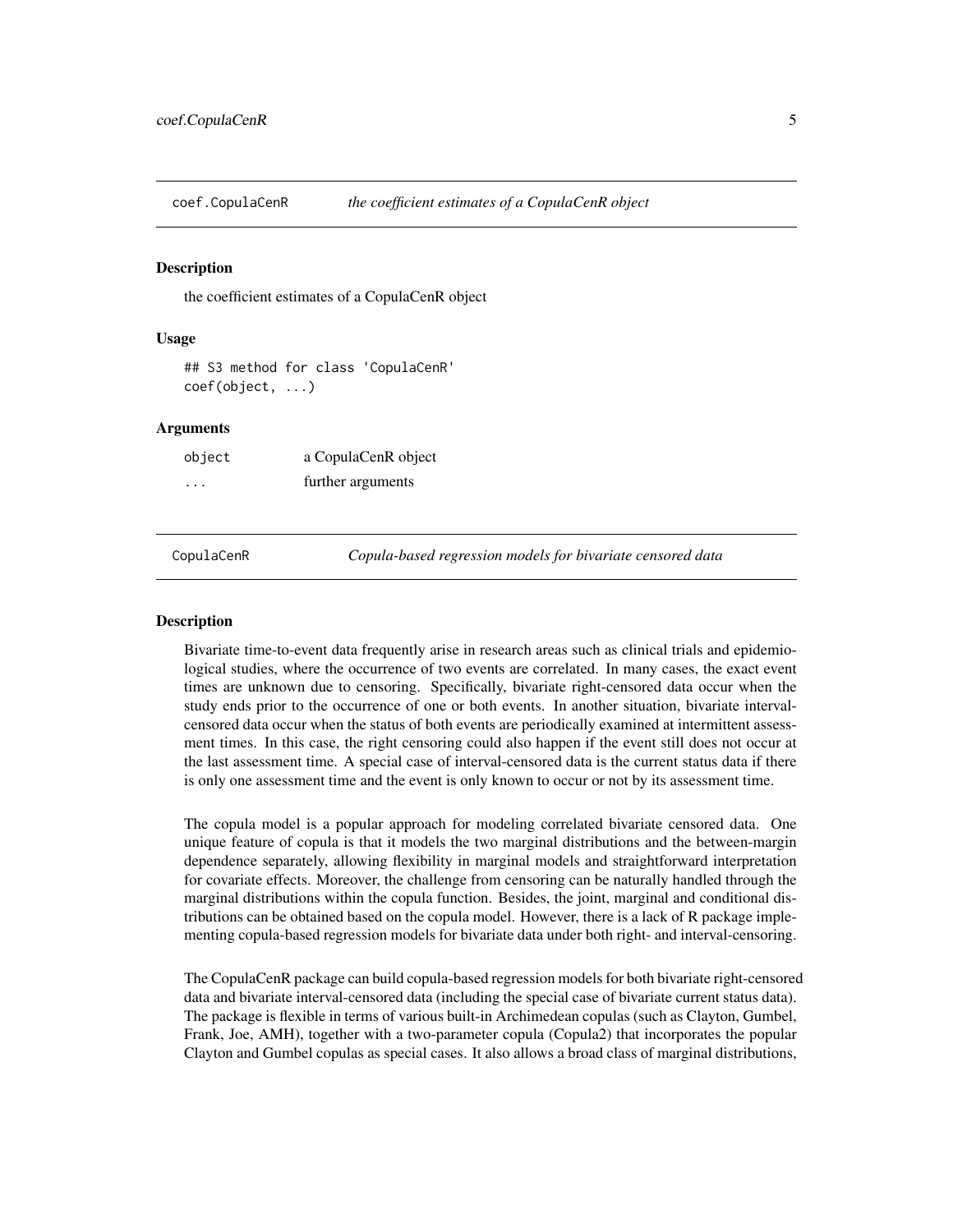including parametric (i.e.,Weibull, Gompertz, Loglogistic) and semiparametric (i.e., unspecified functions, such as Cox, transformation) margins.

The main features of CopulaCenR are:

(1) Copula models with parametric margins: rc\_par\_copula and ic\_par\_copula) for bivariate right-censored data and bivariate interval-censored data, respectively.

(2) Copula models with semiparametric margins: rc\_spCox\_copula and ic\_spTran\_copula) for bivariate right-censored data and bivariate interval-censored data, respectively.

(3) Wald (performed during model fitting), score (score\_copula) and likelihood-ratio (lrt\_copula) tests for covariate effects.

(4) Calculate Kendall's tau from a fitted model: tau\_copula.

(5) Calculate other model parameters using S3 methods: print, summary, coef, logLik, AIC, BIC.

(6) Extract fitted values (such as linear predictors and survival probabilities) from a fitted model: fitted.

(7) Predict in new observations (such as linear predictors and survival probabilities) from a fitted model: predict.

(8) Plot joint, conditional and marginal survival probability profiles for given subjects based on a fitted model: plot, lines.

(9) A user-friendly function to simulate bivariate event times: data\_sim\_copula.

## Source

Tao Sun, Yi Liu, Richard J. Cook, Wei Chen and Ying Ding (2018). Copula-based Score Test for Bivariate Time-to-event Data, with Application to a Genetic Study of AMD Progression. #' *Lifetime Data Analysis* 25(3), 546???568.

Tao Sun and Ying Ding (In Press). Copula-based Semiparametric Regression Method for Bivariate Data under General Interval Censoring. http://arxiv.org/abs/1901.01918.

#### Examples

```
### bivariate right-censored data
data(DRS)
# fit a Clayton-Weibull model
clayton_wb <- rc_par_copula(data = DRS,
                           var_list = "treat",
```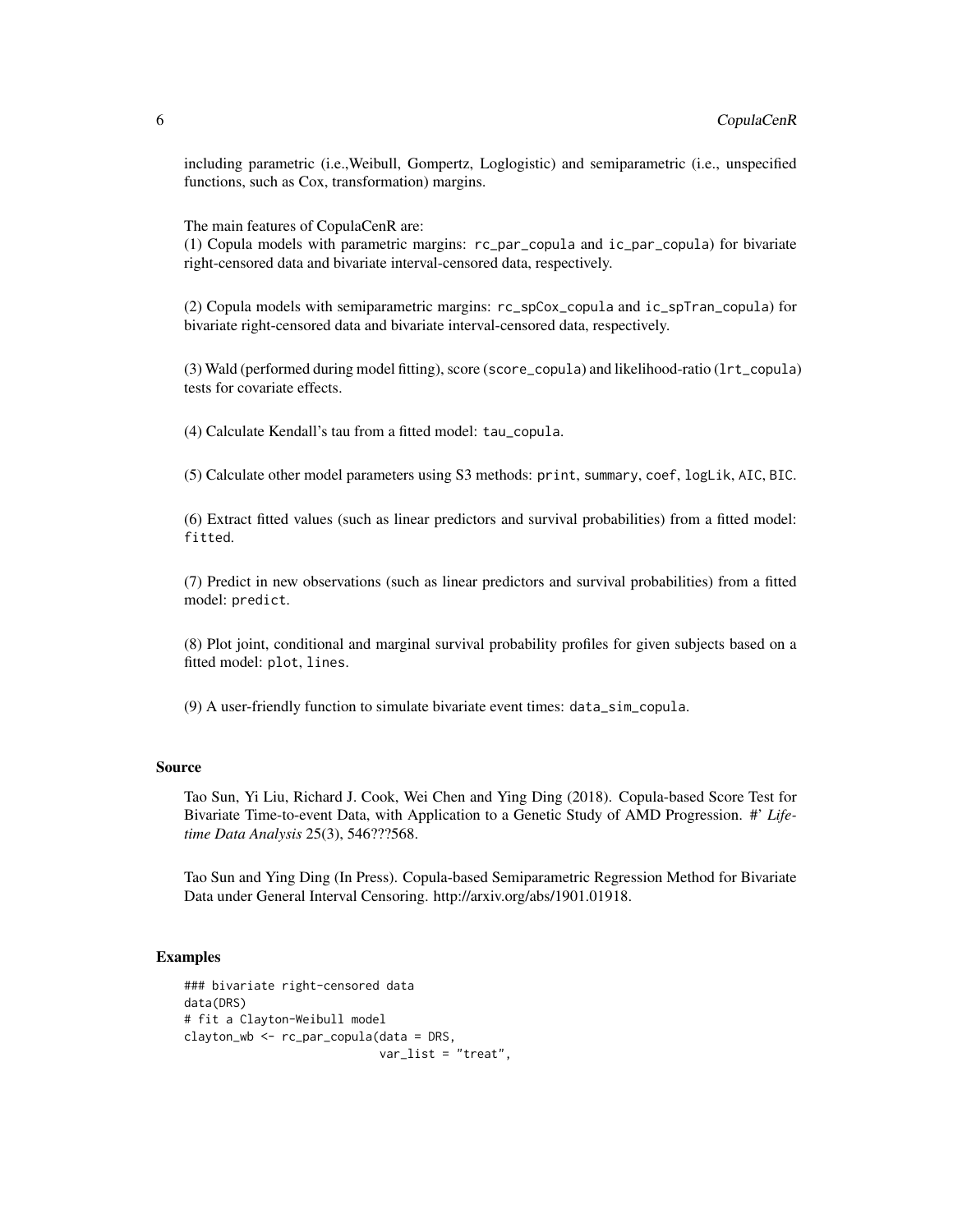## <span id="page-6-0"></span>data\_sim\_copula 7

```
copula = "Clayton",
                            m.dist = "Weibull")
summary(clayton_wb)
### bivariate interval-censored data
data(AREDS)
copula2_sp <- ic_spTran_copula(data = AREDS,
             copula = "Copula2", 1 = 0, u = 15,
             m = 3, r = 3, var\_list =c("ENROLLAGE", "rs2284665",
             "SevScaleBL"))
summary(copula2_sp)
```

| data_sim_copula | Simulate bivariate time-to-event times based on specific copula and |
|-----------------|---------------------------------------------------------------------|
|                 | marginal distributions                                              |

## Description

To generate a sample of subjects with two correlated event times based on specific copula and marginal models

## Usage

```
data_sim_copula(n, copula, eta, dist, baseline, var_list, COV_beta, x1, x2)
```
## Arguments

| n              | sample size                                                                                                                                                           |
|----------------|-----------------------------------------------------------------------------------------------------------------------------------------------------------------------|
| copula         | types of copula, including "Clayton", "Gumbel", "Frank", "AMH", "Joe"                                                                                                 |
| eta            | copula parameter $\eta$                                                                                                                                               |
| dist           | marginal distributions, including "Weibull", "Gompertz", "Loglogistic"                                                                                                |
| baseline       | marginal distribution parameters. For Weibull and Loglogistic, it shall be $\lambda$<br>(scale) and $k$ (shape); for Gompertz, it shall be $a$ (shape) and $b$ (rate) |
| var_list       | a vector of covariate names; assume the same covariates for two margins                                                                                               |
| COV beta       | a vector of regression coefficients corresponding to var_list; assume the same<br>coefficients between two margins                                                    |
| x1             | a data frame of covariates for margin 1; it shall have n rows, with columns<br>corresponding to the var_list                                                          |
| x <sub>2</sub> | a data frame of covariates for margin 2                                                                                                                               |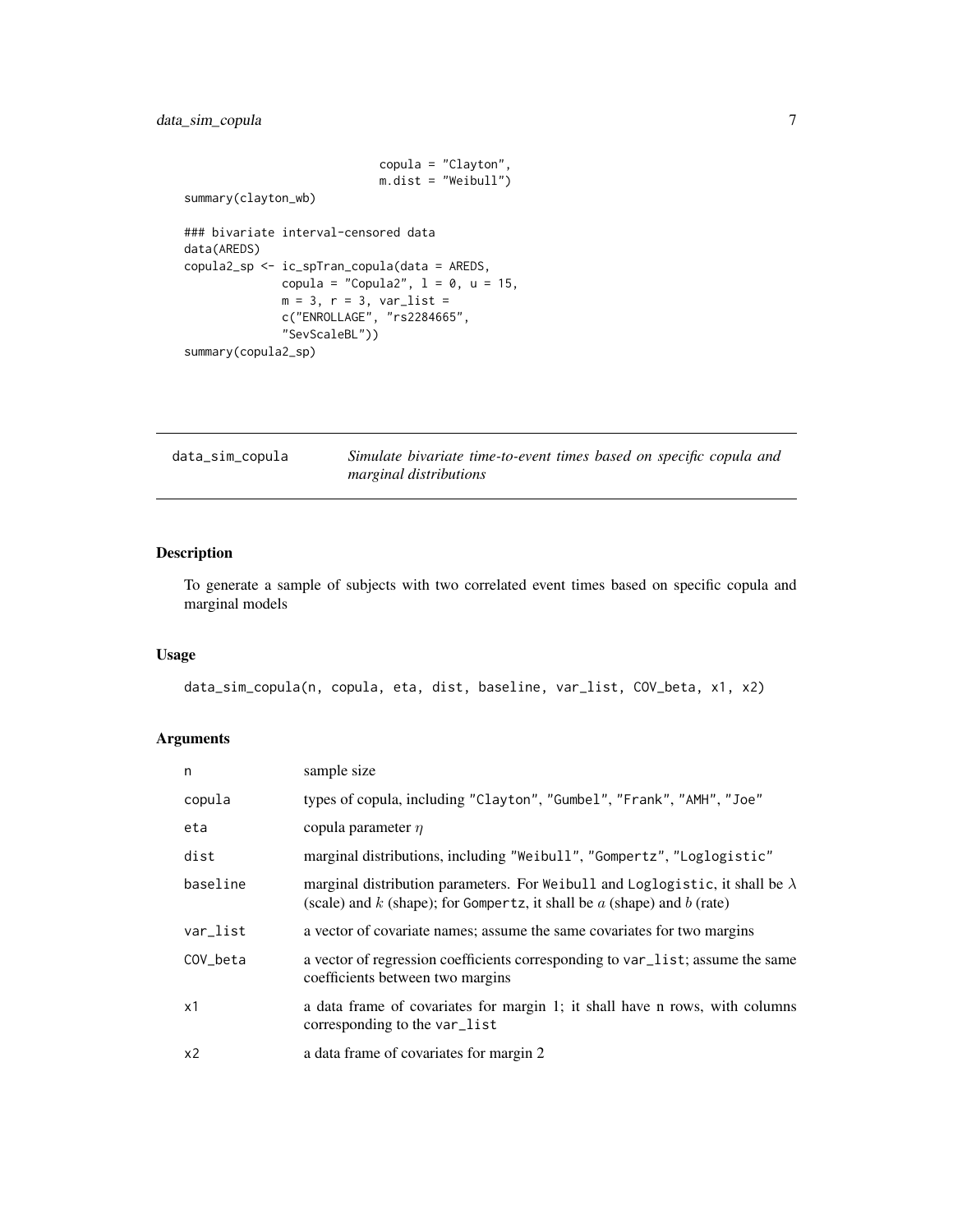## Details

The parametric generator functions of copula functions are list below:

The Clayton copula has a generator

$$
\phi_{\eta}(t) = (1+t)^{-1/\eta},
$$

with  $\eta > 0$  and Kendall's  $\tau = \eta/(2 + \eta)$ .

The Gumbel copula has a generator

$$
\phi_{\eta}(t) = \exp(-t^{1/\eta}),
$$

with  $\eta \geq 1$  and Kendall's  $\tau = 1 - 1/\eta$ .

The Frank copula has a generator

$$
\phi_{\eta}(t) = -\eta^{-1} \log\{1 + e^{-t}(e^{-\eta} - 1)\},\
$$

with  $\eta \ge 0$  and Kendall's  $\tau = 1 + 4\{D_1(\eta) - 1\}/\eta$ , in which  $D_1(\eta) = \frac{1}{\eta} \int_0^{\eta} \frac{t}{e^t - 1} dt$ . The AMH copula has a generator

$$
\phi_{\eta}(t) = (1 - \eta)/(e^t - \eta),
$$

with  $\eta \in [0, 1)$  and Kendall's  $\tau = 1 - 2\{(1 - \eta)^2 \log(1 - \eta) + \eta\}/(3\eta^2)$ .

The Joe copula has a generator

 $\phi_{\eta}(t) = 1 - (1 - e^{-t})^{1/\eta},$ with  $\eta \geq 1$  and Kendall's  $\tau = 1 - 4 \sum_{k=1}^{\infty} \frac{1}{k(\eta k+2)\{\eta(k-1)+2\}}$ .

The marginal survival distributions are listed below:

The Weibull (PH) survival distribution is

$$
\exp\{-(t/\lambda)^k e^{Z^\top\beta}\},
$$

with  $\lambda > 0$  as scale and  $k > 0$  as shape.

The Gompertz (PH) survival distribution is

$$
\exp\{-\frac{b}{a}(e^{at}-1)e^{Z^{\top}\beta}\},\
$$

with  $a > 0$  as shape and  $b > 0$  as rate

The Loglogistic (PO) survival distribution is

$$
\{1+(t/\lambda)^k e^{Z^\top\beta}\}^{-1},
$$

with  $\lambda > 0$  as scale and  $k > 0$  as shape.

## Value

a data frame of bivariate time-to-event data with covariates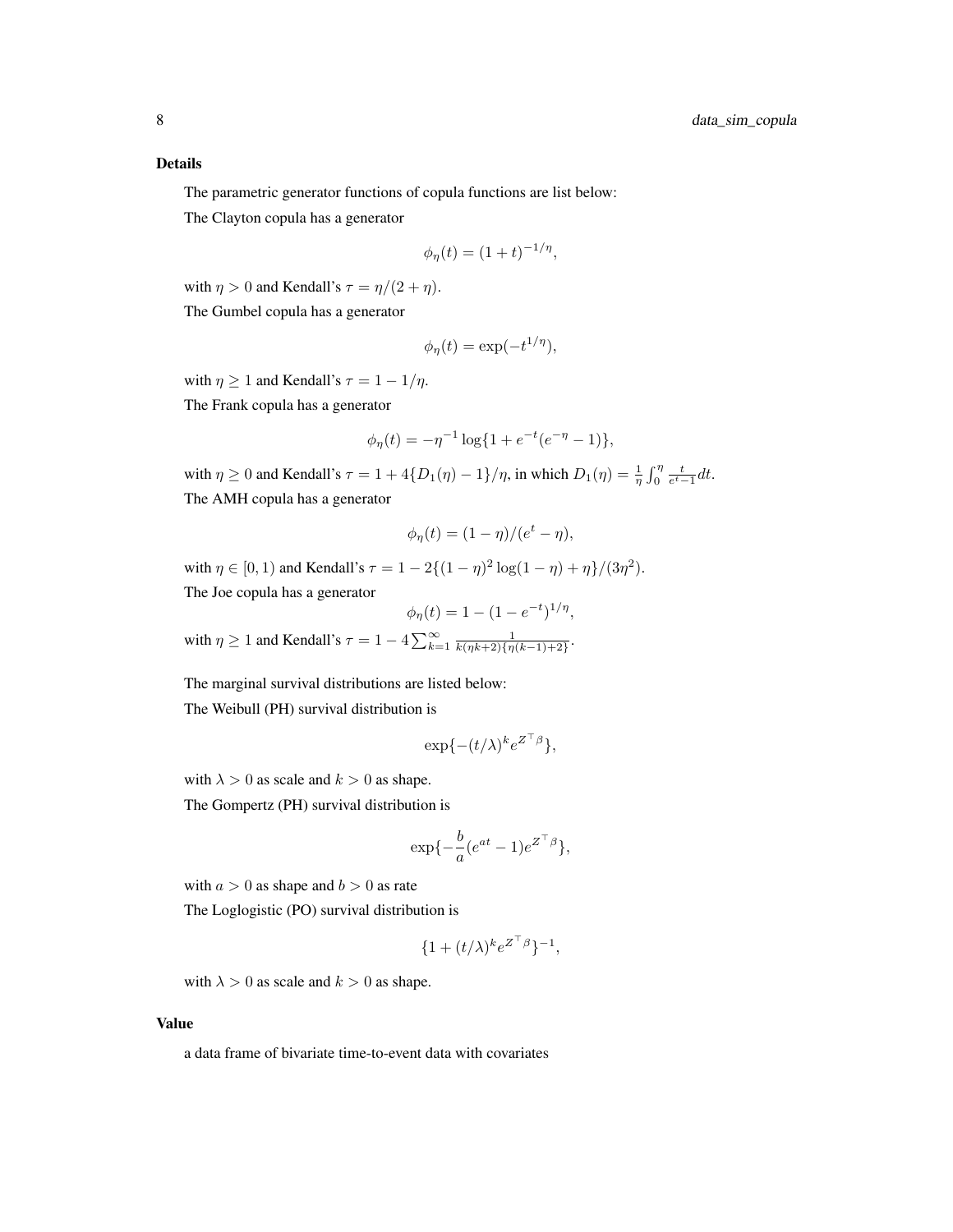## <span id="page-8-0"></span>DRS 9

## Examples

```
library(CopulaCenR)
set.seed(1)
dat \le- data_sim_copula(n = 500, copula = "Clayton", eta = 3,
                       dist = "Weibull", baseline = c(0.1,2),
                       var_list = c("var1", "var2"),COV_{beta} = c(0.1, 0.1),x1 = \text{cbind}(rnorm(500, 6, 2),rbinom(500, 1, 0.5)),
                       x2 = \text{cbind}(rnorm(500, 6, 2),rbinom(500, 1, 0.5)))
plot(x = dat$time[dat$ind == 1], y = dat$time[dat$ind == 2],xlab = expression(t[1]), ylab = expression(t[2]),cex.axis = 1, cex.lab = 1.3
```
DRS *DRS*

#### Description

A real dataset of bivariate right-censored data with 197 subjects and 3 covariates. The patients were a 50% random sample of the patients with "high-risk" diabetic retinopathy as defined by the Diabetic Retinopathy Study (DRS) (Huster, 1989).

## Usage

data("DRS")

## Format

A data frame with 394 observations on the following 7 variables.

id subject id

ind margin indicator, 1 for right eye, 2 for left eye

obs\_time time of blindness (in months) from treatment

status censoring indicator,  $1 = \text{blindness}, 0 = \text{right censoring}$ 

treat laser treatment type,  $0 =$  no treatment,  $1 =$  xenon,  $2 =$  argon

age age at diagnosis of diabetes

type type of diabetes,  $1 =$  juvenile (age at treatment < 20),  $2 =$  adult

## Details

Each patient had one eye randomized to laser treatment and the other eye received no treatment. For each eye, the event of interest was the time from initiation of treatment to the time when visual acuity dropped below 5/200 (call it "blindness"). Survival times in this dataset are the actual time to blindness in months. Censoring was caused by death, dropout, or end of the study.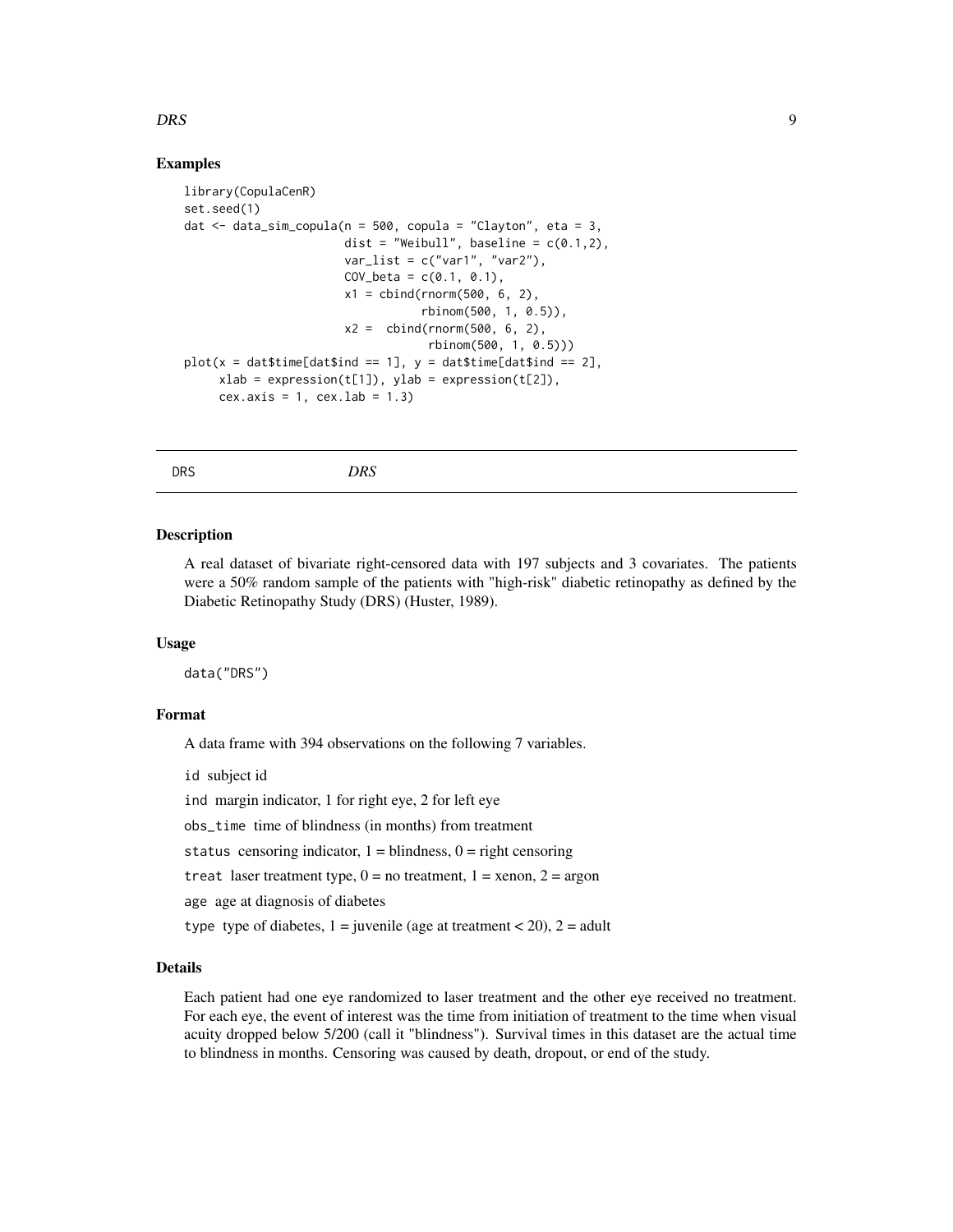## <span id="page-9-0"></span>Source

https://www.mayo.edu/research/documents/DRShtml/DOC-10027460

#### References

Huster WJ, Brookmeyer R, Self SG (1989). Modeling paired survival data with covariates. *Biometrics* 45, 145-156.

#### Examples

```
data(DRS)
clayton_wb <- rc_par_copula(data = DRS,
              var_list = "treat",
              copula = "Clayton",
              m.dist = "Weibull")
summary(clayton_wb)
```
fitted.CopulaCenR *Fitted values from CopulaCenR regression models*

## Description

Fitted values based on models from ic\_spTran\_copula, rc\_spCox\_copula, ic\_par\_copula and rc\_par\_copula.

#### Usage

## S3 method for class 'CopulaCenR' fitted(object, type =  $"lp", ...)$ 

## Arguments

| object    | a CopulaCenR object from ic_spTran_copula, rc_spCox_copula, ic_par_copula<br>and rc_par_copula |
|-----------|------------------------------------------------------------------------------------------------|
| type      | "lp" for linear predictors or "survival" for marginal and joint survival proba-<br>bilities    |
| $\ddotsc$ | further arguments                                                                              |

## Details

When the argument type =  $"1p"$ , it gives a linear predictor for each margin (i.e., log hazards ratio in the proportional hazards model, log proportional odds in the proportional odds model).

When the argument type = "survival" and the fitted data is bivariate right-censored, the marginal and joint survival values will be evaluated at the observed times. For bivariate interval-censored, evaluation times are the interval middle points or left bound (if right bound is infinity).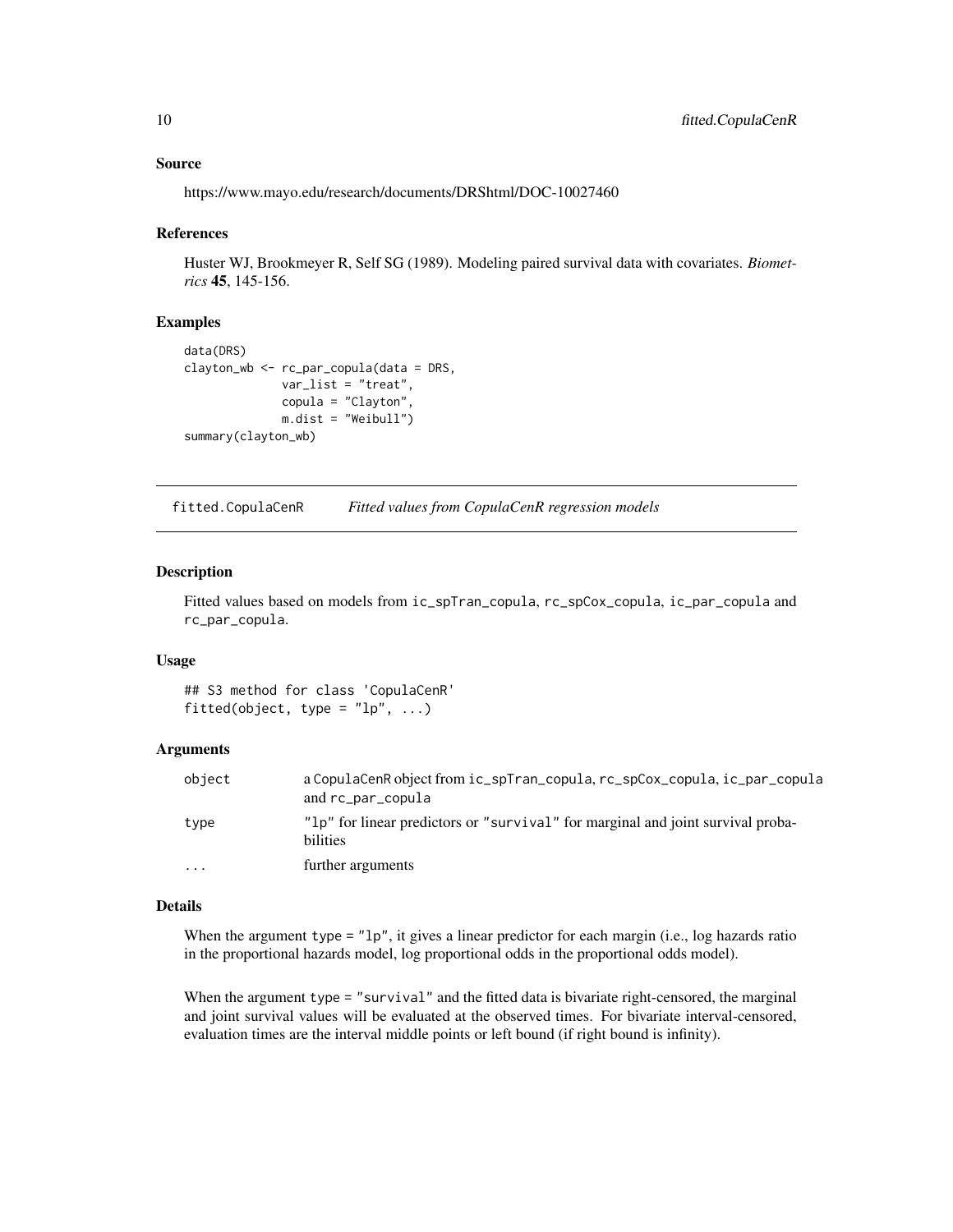## <span id="page-10-0"></span>ic\_par\_copula 11

## Value

If type =  $"lp",$  it returns a data frame with id, lp1 (linear predictor for margin 1), lp2. If type = "survival", it returns a data frame with id, t1 (evaluated times for the margin 1), t2, S1 (predicted marginal survival probabilities for margin 1), S2 and S12 (the predicted joint survival probabilities)

## Examples

```
data(AREDS)
# fit a Copula2-Sieve model
copula2_sp <- ic_spTran_copula(data = AREDS, copula = "Copula2",
              1 = 0, u = 15, m = 3, r = 3,
              var_list = c("ENROLLAGE","rs2284665","SevScaleBL"))
output <- fitted(object = copula2_sp)
```

| ic_par_copula |                               |  | Copula regression models with parametric margins for bivariate |  |  |
|---------------|-------------------------------|--|----------------------------------------------------------------|--|--|
|               | <i>interval-censored data</i> |  |                                                                |  |  |

## Description

Fits a copula model with parametric margins for bivariate interval-censored data.

#### Usage

```
ic_par_copula(data, var_list, copula, m.dist = "Weibull",
 method = "BFGS", iter = 300, stepsize = 1e-05, hes = TRUE,
 control = list()
```
#### Arguments

| a data frame; must have id (subject id), ind $(1,2)$ for two units in each sub-<br>ject), Left (0 if left-censoring), Right (Inf if right-censoring), status (0 for<br>right-censoring, 1 for interval-censoring or left-censoring), and covariates by<br>column. |
|-------------------------------------------------------------------------------------------------------------------------------------------------------------------------------------------------------------------------------------------------------------------|
| the list of covariates to be fitted into the copula model.                                                                                                                                                                                                        |
| Types of copula model.                                                                                                                                                                                                                                            |
| baseline marginal distribution.                                                                                                                                                                                                                                   |
| optimization method (see ?optim); default is "BFGS"; also can be "Newton"<br>(see?nlm).                                                                                                                                                                           |
| number of iterations when method is "Newton"; default is 300.                                                                                                                                                                                                     |
| size of optimization step when method is "Newton"; default is 1e-5.                                                                                                                                                                                               |
| default is TRUE for hessian calculation.                                                                                                                                                                                                                          |
| a list of control parameters for methods other than "Newton"; see ?optim.                                                                                                                                                                                         |
|                                                                                                                                                                                                                                                                   |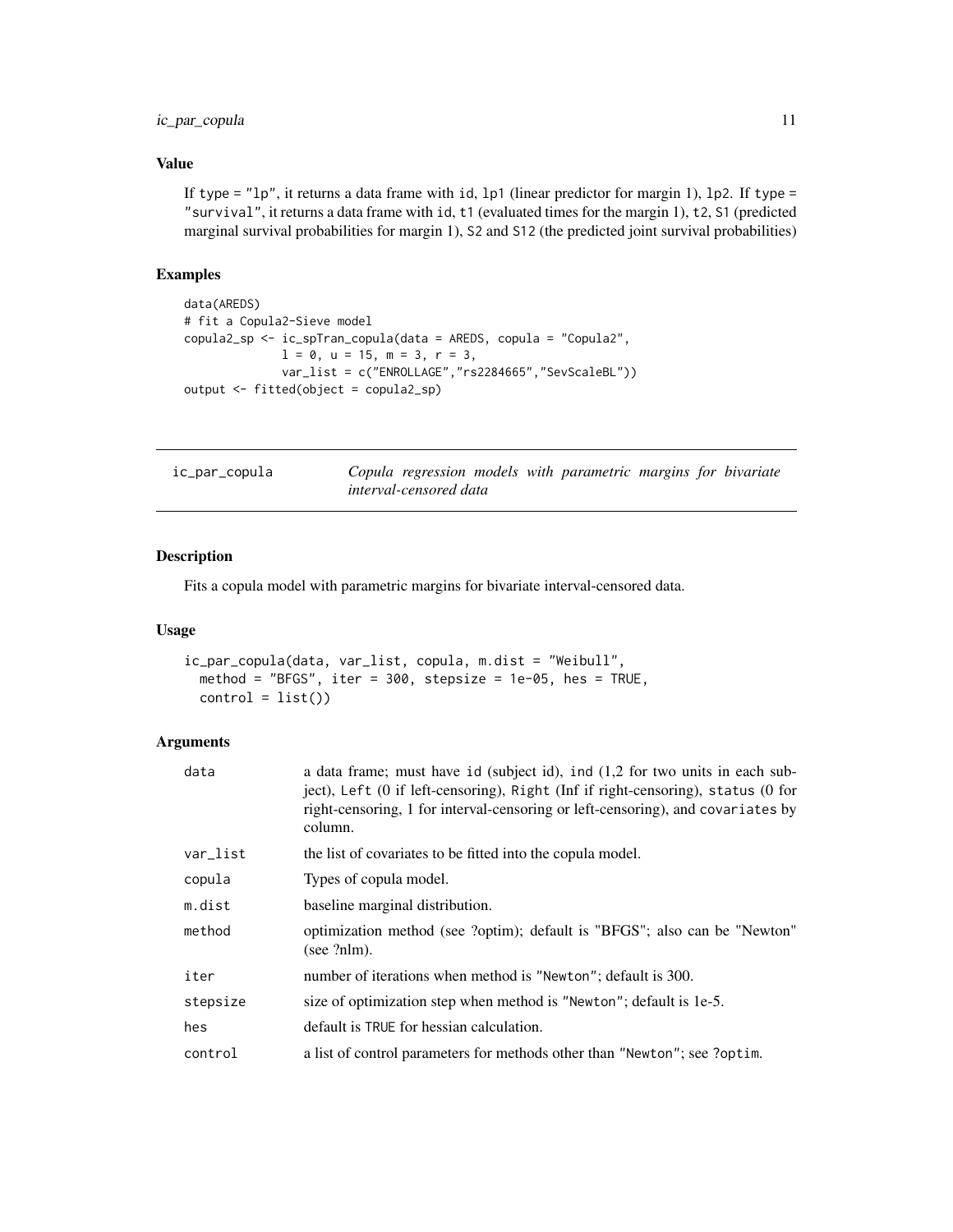## Details

The input data must be a data frame. with columns id (sample id), ind (1,2 for the two units from the same id), Left (0 if left-censoring), Right (Inf if right-censoring), status (0 for rightcensoring, 1 for interval-censoring or left-censoring), and covariates. The function does not allow  $Left == Right.$ 

The supported copula models are "Clayton", "Gumbel", "Frank", "AMH", "Joe" and "Copula2". The "Copula2" model is a two-parameter copula model that incorporates Clayton and Gumbel as special cases. The parametric generator functions of copula functions are list below:

The Clayton copula has a generator

$$
\phi_{\eta}(t) = (1+t)^{-1/\eta},
$$

with  $\eta > 0$  and Kendall's  $\tau = \eta/(2 + \eta)$ .

The Gumbel copula has a generator

$$
\phi_{\eta}(t) = \exp(-t^{1/\eta}),
$$

with  $\eta \geq 1$  and Kendall's  $\tau = 1 - 1/\eta$ .

The Frank copula has a generator

$$
\phi_{\eta}(t) = -\eta^{-1} \log\{1 + e^{-t}(e^{-\eta} - 1)\},\
$$

with  $\eta \ge 0$  and Kendall's  $\tau = 1 + 4\{D_1(\eta) - 1\}/\eta$ , in which  $D_1(\eta) = \frac{1}{\eta} \int_0^{\eta} \frac{t}{e^t - 1} dt$ . The AMH copula has a generator

$$
\phi_{\eta}(t) = (1 - \eta)/(e^t - \eta),
$$

with  $\eta \in [0, 1)$  and Kendall's  $\tau = 1 - 2\{(1 - \eta)^2 \log(1 - \eta) + \eta\}/(3\eta^2)$ . The Joe copula has a generator

$$
\phi_{\eta}(t) = 1 - (1 - e^{-t})^{1/\eta},
$$

with  $\eta \geq 1$  and Kendall's  $\tau = 1 - 4 \sum_{k=1}^{\infty} \frac{1}{k(\eta k+2)\{\eta(k-1)+2\}}$ . The Two-parameter copula (Copula2) has a generator

$$
\phi_{\eta}(t) = \{1/(1+t^{\alpha})\}^{\kappa},
$$

with  $\alpha \in (0, 1], \kappa > 0$  and Kendall's  $\tau = 1 - 2\alpha \kappa/(2\kappa + 1)$ .

The supported marginal distributions are "Weibull" (proportional hazards), "Gompertz" (proportional hazards) and "Loglogistic" (proportional odds). These marginal distributions are listed below and we assume the same baseline parameters between two margins.

The Weibull (PH) survival distribution is

$$
\exp\{-(t/\lambda)^k e^{Z^\top\beta}\},
$$

with  $\lambda > 0$  as scale and  $k > 0$  as shape.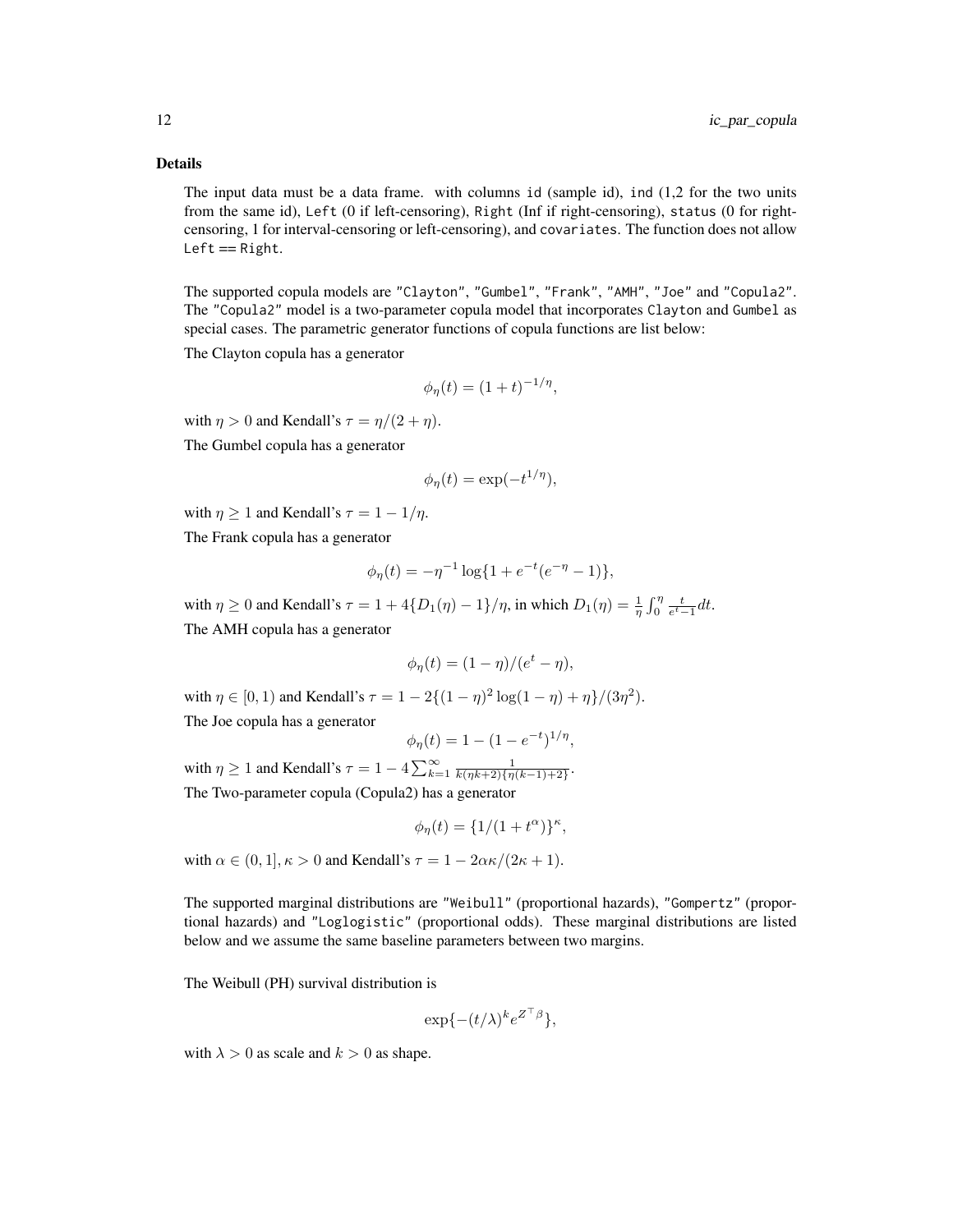<span id="page-12-0"></span>ic\_spTran\_copula 13

The Gompertz (PH) survival distribution is

$$
\exp\{-\frac{b}{a}(e^{at}-1)e^{Z^\top\beta}\},\
$$

with  $a > 0$  as shape and  $b > 0$  as rate.

The Loglogistic (PO) survival distribution is

$$
\{1+(t/\lambda)^k e^{Z^\top\beta}\}^{-1},
$$

with  $\lambda > 0$  as scale and  $k > 0$  as shape.

Optimization methods can be all methods (except "Brent") from optim, such as "Nelder-Mead", "BFGS", "CG", "L-BFGS-B", "SANN". Users can also use "Newton" (from nlm).

## Value

a CopulaCenR object summarizing the model. Can be used as an input to general S3 methods including summary, print, plot, lines, coef, logLik, AIC, BIC, fitted, predict.

## Source

Tao Sun, Yi Liu, Richard J. Cook, Wei Chen and Ying Ding (2019). Copula-based Score Test for Bivariate Time-to-event Data, with Application to a Genetic Study of AMD Progression. *Lifetime Data Analysis* 25(3), 546-568.

Tao Sun and Ying Ding (In Press). Copula-based Semiparametric Regression Model for Bivariate Data under General Interval Censoring. *Biostatistics*. DOI: 10.1093/biostatistics/kxz032.

## Examples

```
# fit a Copula2-Weibull model
data(AREDS)
copula2_wb <- ic_par_copula(data = AREDS, copula = "Copula2",
                  m.dist = "Weibull",
                  var_list = c("ENROLLAGE","rs2284665"))
summary(copula2_wb)
```
ic\_spTran\_copula *Copula regression models with semiparametric margins for bivariate interval-censored data*

## **Description**

Fits a copula model with semiparametric margins for bivariate interval-censored data.

#### Usage

```
ic_spTran_copula(data, var_list, 1 = 0, u, copula = "Copula2", m = 3,r = 3, method = "BFGS", iter = 300, stepsize = 1e-06,
 hes = TRUE, control = list()
```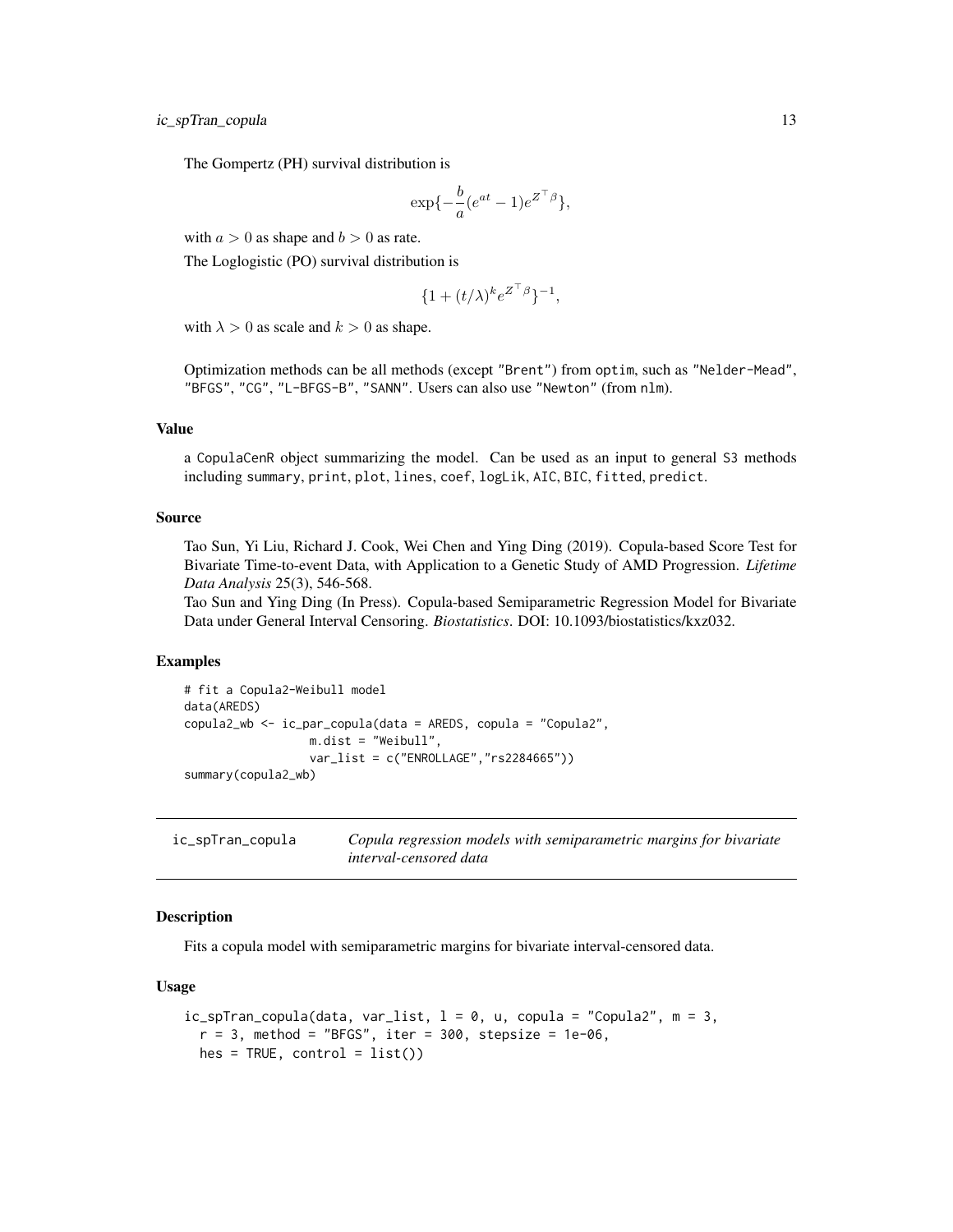## Arguments

| data     | a data frame; must have id (subject id), ind (1,2 for two units in each sub-<br>ject), Left (0 if left-censoring), Right (Inf if right-censoring), status (0 for<br>right-censoring, 1 for interval-censoring or left-censoring), and covariates by<br>column. |
|----------|----------------------------------------------------------------------------------------------------------------------------------------------------------------------------------------------------------------------------------------------------------------|
| var_list | the list of covariates to be fitted into the copula model.                                                                                                                                                                                                     |
| 1        | the left bound for all Left and Right endpoints of observed finite intervals;<br>default is 0.                                                                                                                                                                 |
| u        | the right bound for all Left and Right endpoints of observed finite intervals;<br>has to be a finite value                                                                                                                                                     |
| copula   | Types of copula model.                                                                                                                                                                                                                                         |
| m        | integer, degree of Berstein polynomials for both margins; default is 3                                                                                                                                                                                         |
| r        | postive transformation parameter for the semiparametric transformation marginal<br>model.                                                                                                                                                                      |
| method   | optimization method (see ?optim); default is "BFGS"; also can be "Newton" (see<br>?nlm).                                                                                                                                                                       |
| iter     | number of iterations when method = "Newton"; default is 300.                                                                                                                                                                                                   |
| stepsize | size of optimization step when method is "Newton"; default is 1e-6.                                                                                                                                                                                            |
| hes      | default is TRUE for hessian calculation; if LRT is desired, can set hes = FALSE to<br>save time.                                                                                                                                                               |
| control  | a list of control parameters for methods other than "Newton"; see ?optim.                                                                                                                                                                                      |

## Details

The input data must be a data frame. with columns id (sample id), ind (1,2 for the two units from the same id), Left (0 if left-censoring), Right (Inf if right-censoring), status (0 for rightcensoring, 1 for interval-censoring or left-censoring), and covariates. The function does not allow  $Left == Right.$ 

The supported copula models are "Clayton", "Gumbel", "Frank", "AMH", "Joe" and "Copula2". The "Copula2" model is a two-parameter copula model that incorporates Clayton and Gumbel as special cases. The parametric generator functions of copula functions are list below:

The Clayton copula has a generator

$$
\phi_{\eta}(t) = (1+t)^{-1/\eta},
$$

with  $\eta > 0$  and Kendall's  $\tau = \eta/(2 + \eta)$ .

The Gumbel copula has a generator

$$
\phi_{\eta}(t) = \exp(-t^{1/\eta}),
$$

with  $\eta \geq 1$  and Kendall's  $\tau = 1 - 1/\eta$ .

The Frank copula has a generator

$$
\phi_{\eta}(t) = -\eta^{-1} \log\{1 + e^{-t}(e^{-\eta} - 1)\},\
$$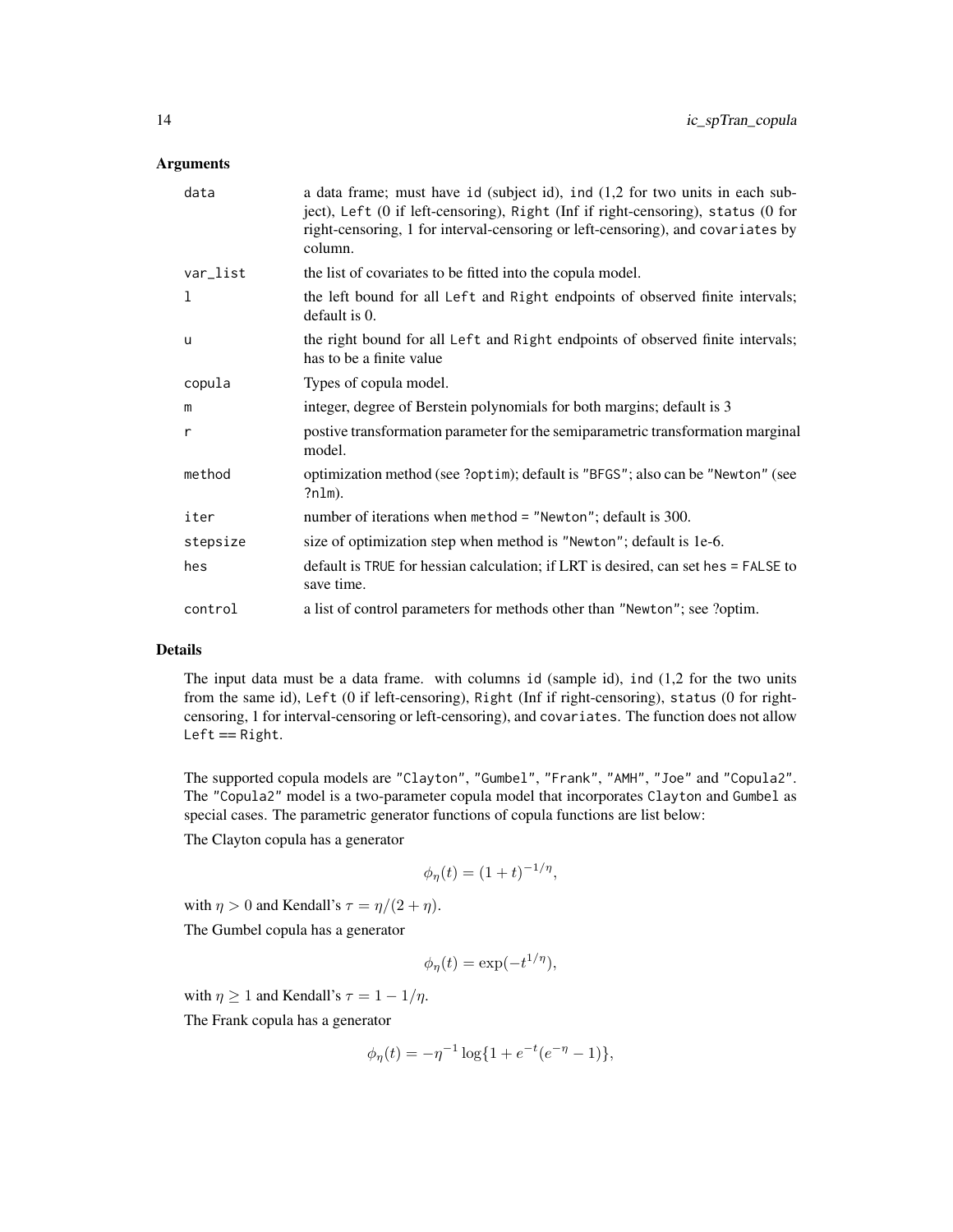with  $\eta \ge 0$  and Kendall's  $\tau = 1 + 4\{D_1(\eta) - 1\}/\eta$ , in which  $D_1(\eta) = \frac{1}{\eta} \int_0^{\eta} \frac{t}{e^t - 1} dt$ .

The AMH copula has a generator

$$
\phi_{\eta}(t) = (1 - \eta)/(e^t - \eta),
$$

with  $\eta \in [0, 1)$  and Kendall's  $\tau = 1 - 2\{(1 - \eta)^2 \log(1 - \eta) + \eta\}/(3\eta^2)$ .

The Joe copula has a generator

$$
\phi_{\eta}(t) = 1 - (1 - e^{-t})^{1/\eta},
$$

with  $\eta \geq 1$  and Kendall's  $\tau = 1 - 4 \sum_{k=1}^{\infty} \frac{1}{k(\eta k+2)\{\eta(k-1)+2\}}$ .

The Two-parameter copula (Copula2) has a generator

$$
\phi_{\eta}(t) = \{1/(1+t^{\alpha})\}^{\kappa},
$$

with  $\alpha \in (0, 1], \kappa > 0$  and Kendall's  $\tau = 1 - 2\alpha \kappa/(2\kappa + 1)$ .

The marginal semiparametric transformation models are built based on Bernstein polynomials, which is formulated below:

$$
S(t|Z) = \exp[-G\{\Lambda(t)e^{Z^{\top}\beta}\}],
$$

where t is time, Z is covariate,  $\beta$  is coefficient and  $\Lambda(t)$  is an unspecified function with infinite dimensions. We approximate  $\Lambda(t)$  in a sieve space constructed by Bernstein polynomials with degree m. By default,  $m = 3$ . In the end, all model parameters are estimated by the sieve estimators (Sun and Ding, In Press).

The  $G(\cdot)$  function is the transformation function with a parameter  $r > 0$ , which has a form of  $G(x) = \frac{(1+x)^{r}-1}{x}$  $r^{\frac{p(r-1)}{r}}$ , when  $0 < r \le 2$  and  $G(x) = \frac{\log{1+(r-2)x}}{r-2}$  when  $r > 2$ . When  $r = 1$ , the marginal model becomes a proportional hazards model; when  $r = 3$ , the marginal model becomes a proportional odds model. In practice, m and r can be selected based on the AIC value.

Optimization methods can be all methods (except "Brent") from optim, such as "Nelder-Mead", "BFGS", "CG", "L-BFGS-B", "SANN". Users can also use "Newton" (from nlm).

## Value

a CopulaCenR object summarizing the model. Can be used as an input to general S3 methods including summary, print, plot, lines, coef, logLik, AIC, BIC, fitted, predict.

## Source

Tao Sun, Yi Liu, Richard J. Cook, Wei Chen and Ying Ding (2019). Copula-based Score Test for Bivariate Time-to-event Data, with Application to a Genetic Study of AMD Progression. *Lifetime Data Analysis* 25(3), 546-568.

Tao Sun and Ying Ding (In Press). Copula-based Semiparametric Regression Model for Bivariate Data under General Interval Censoring. *Biostatistics*. DOI: 10.1093/biostatistics/kxz032.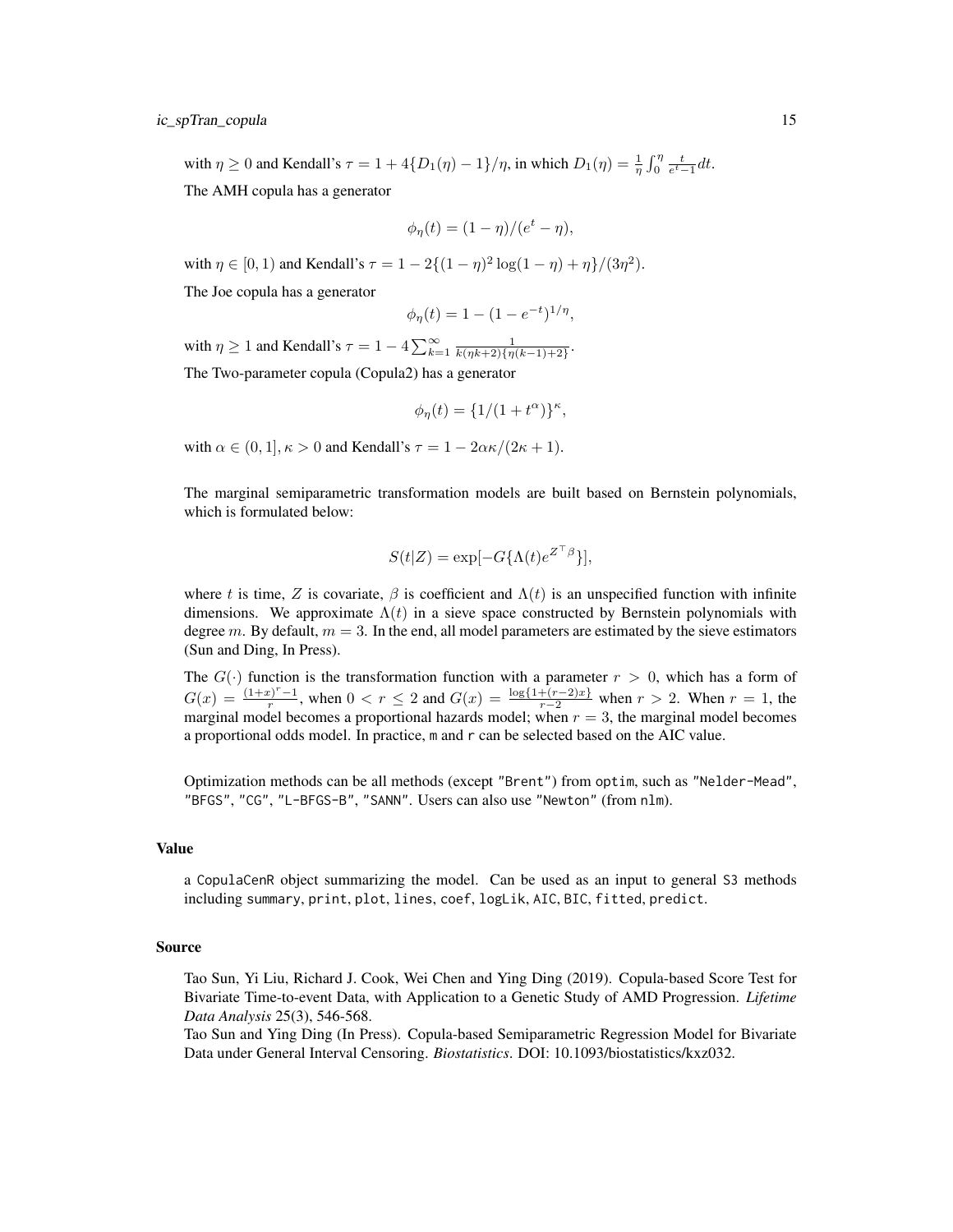16 Kidney Kung Kabupatèn Kidney Kung Kabupatèn Kidney Kung Kabupatèn Kidney K

## Examples

```
# fit a Copula2-Semiparametric model
data(AREDS)
copula2_sp <- ic_spTran_copula(data = AREDS, copula = "Copula2",
              1 = 0, u = 15, m = 3, r = 3,
              var_list = c("ENROLLAGE","rs2284665","SevScaleBL"))
summary(copula2_sp)
```
Kidney *Kidney*

## **Description**

A real dataset of bivariate right-censored data with 38 subjects and 3 covariates. The data are the recurrence times to infection, at the point of insertion of the catheter, for kidney patients using portable dialysis equipment. Catheters may be removed for reasons other than infection, in which case the observation is censored. Each patient has exactly 2 observations.

#### Usage

data("Kidney")

## Format

A data frame with 76 observations on the following 7 variables.

id subject id ind margin indicator obs\_time observed time status event status age in years sex 1=male, 2=female disease disease type with 4 levels Other GN AN PKD

#### Note

This data has often been used to illustrate the use of random effects (frailty) in a survival model. However, one of the males (id 21) is a large outlier, with much longer survival than his peers. If this observation is removed no evidence remains for a random subject effect.

## Source

https://github.com/therneau/survival

<span id="page-15-0"></span>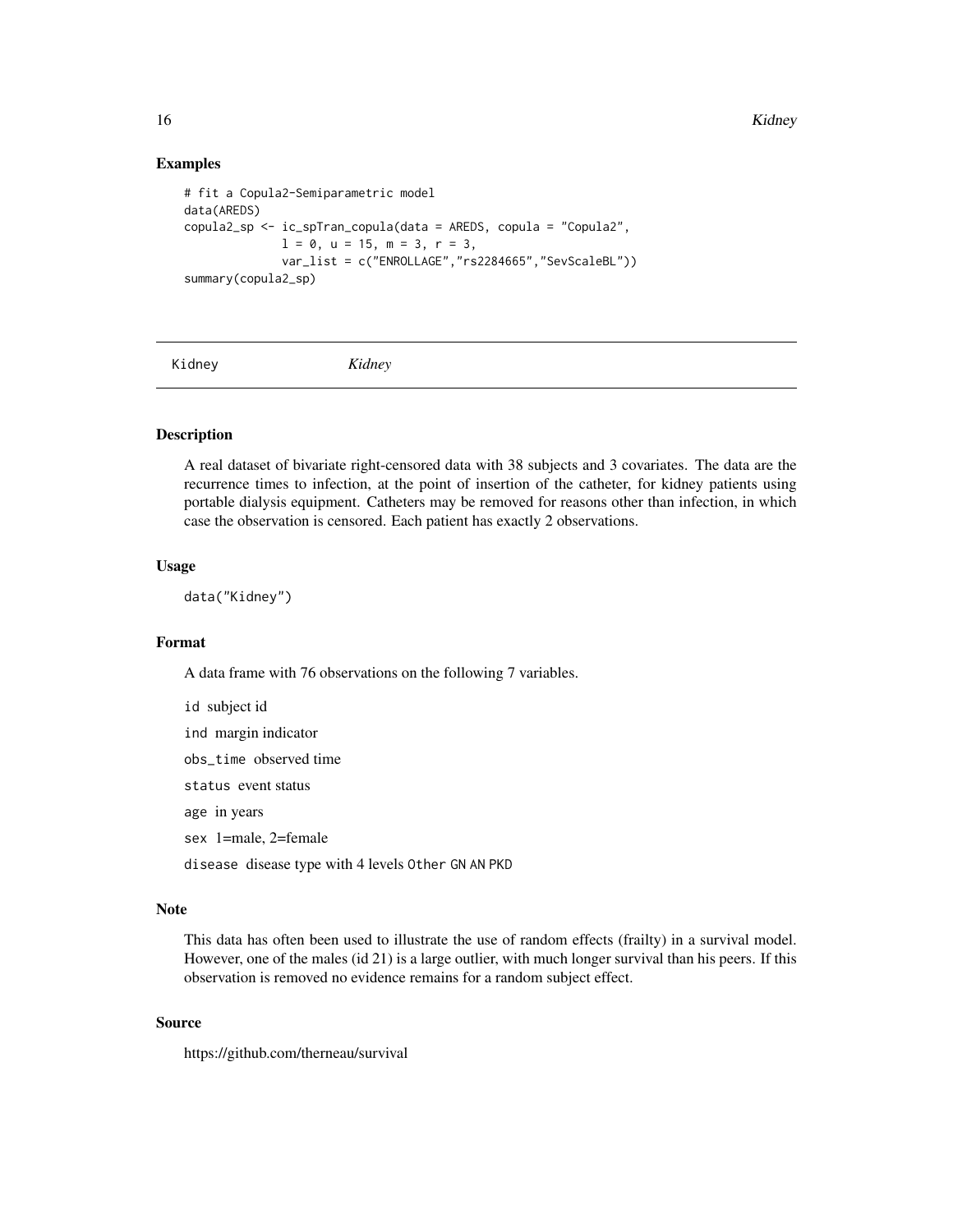## <span id="page-16-0"></span>lines.CopulaCenR 17

## References

CA McGilchrist, CW Aisbett (1991), Regression with frailty in survival analysis. *Biometrics* 47, 461-66.

## Examples

```
data(Kidney)
clayton_cox <- rc_spCox_copula(data = Kidney,
              var_list = c("age","sex","disease"),
              copula = "Clayton",
              method = "BFGS",
              B = 2summary(clayton_cox)
```
lines.CopulaCenR *Plotting for CopulaCenR fits*

## Description

Plotting for CopulaCenR fits from ic\_spTran\_copula, rc\_spCox\_copula, ic\_par\_copula and rc\_par\_copula.

## Usage

```
## S3 method for class 'CopulaCenR'
lines(x, y, class = "joint", newdata,
 evalPoints = 50, evalTimes1 = NULL, evalTimes2 = NULL,
 plot_margin = 1, cond_time = NULL, cond_margin = 2,
 plotly\_object = NULL, ...)
```
## Arguments

| X           | an object of ic_spTran_copula, rc_spCox_copula, ic_par_copula, rc_par_copula                                                                                      |
|-------------|-------------------------------------------------------------------------------------------------------------------------------------------------------------------|
| У           | new data frame with colname names id, ind and covariate                                                                                                           |
| class       | one of "joint", "conditional" or "marginal"                                                                                                                       |
| newdata     | new data frame (ignored if y is included)                                                                                                                         |
| evalPoints  | number of time points to be evaluated; default is 50                                                                                                              |
| evalTimes1  | a vector of times for margin 1 to be evaluated; default is NULL; will override<br>evalPoints if non-NULL                                                          |
| evalTimes2  | a vector of times for margin 2 to be evaluated                                                                                                                    |
| plot_margin | for class = "marginal" only; indicator of which margin to plot (either $1$ or $2$ );<br>default is 1 for margin 1                                                 |
| cond_time   | for class = "conditional" only; the time by which event has occurred in the<br>margin indicated by cond_margin; must be smaller than the largest observed<br>time |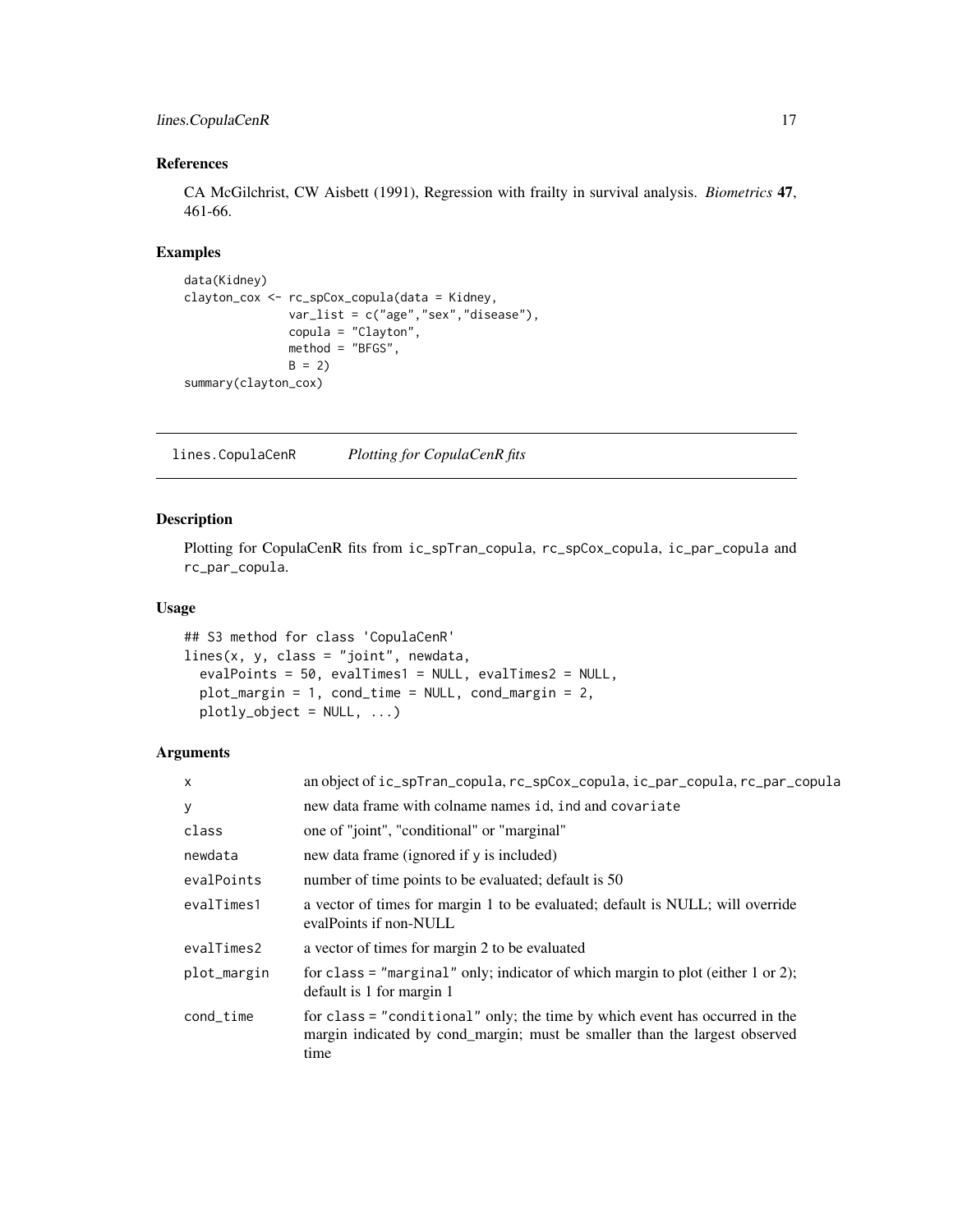| cond_margin | for class = "conditional" only; indicator of the margin where event has oc-<br>curred (either 1 or 2); default is 2 for margin 2 |
|-------------|----------------------------------------------------------------------------------------------------------------------------------|
|             | plotly_object only for class = "joint", an object of plot. CopulaCenR                                                            |
| $\cdots$    | further arguments                                                                                                                |

## Details

y must be a data frame with columns id (subject id), ind (1,2 for two margins) and covariates. The argument class determines the plot: "joint" for joint survival probabilities, "conditional" for conditional probabilities and "marginal" for marginal probabilities.

The function evaluates on a series of time points (given by evalPoints or evalTimes; evalTimes will override evalPoints). By default, the time points are automatically selected by specifying the number of points (evalPoints = 50). Users can also provide the specific time points through evalTimes1 and evalTimes2 for the two margins, respectively. When class = "conditional", only evalTimes1 is needed and the evaluation times are actually evalTimes1 plus cond\_time.

If class = "conditional", one needs to specify the margin that has the event (by cond\_margin) and time when the event has occurred (by cond\_time). For example, if cond\_margin = 2 and cond\_time = 5, then the function produces the conditional survival probability (after time 5) in margin 1 given that margin 2 has got an event by time 5. This measurement is useful for predicting the second event given the first event has occurred. See the example for details.

If class = "marginal", one needs to specify which margin to plot through the argument plot\_margin. See the example for details.

If class = "joint", one needs to include a  $plot_{1}$ y object (from  $plot_{1}$ CopulaCenR with class = "joint") through the argument plotly\_object. See the example for details.

## Value

a 3D joint survival distribution plot if class = "joint"; a 2D survival distribution plot if class = "marginal" or "conditional".

#### Examples

```
data(AREDS)
# fit a Copula2-Sieve model
copula2_sp <- ic_spTran_copula(data = AREDS, copula = "Copula2",
             1 = 0, u = 15, m = 3, r = 3,
             var_list = c("ENROLLAGE","rs2284665","SevScaleBL"))
newdata = data.frame(id = rep(1:3, each=2), ind = rep(c(1,2),3),
                    SevScaleBL = rep(3,6), ENROLLAGE = rep(60,6),
                    rs2284665 = c(0,0,1,1,2,2)# Plot marginal survival probabilities
plot(x = copula2_sp, class = "marginal",
     newdata = newdata[newdata$id==1,],plot_margin = 1, ylim = c(0.6,1),
```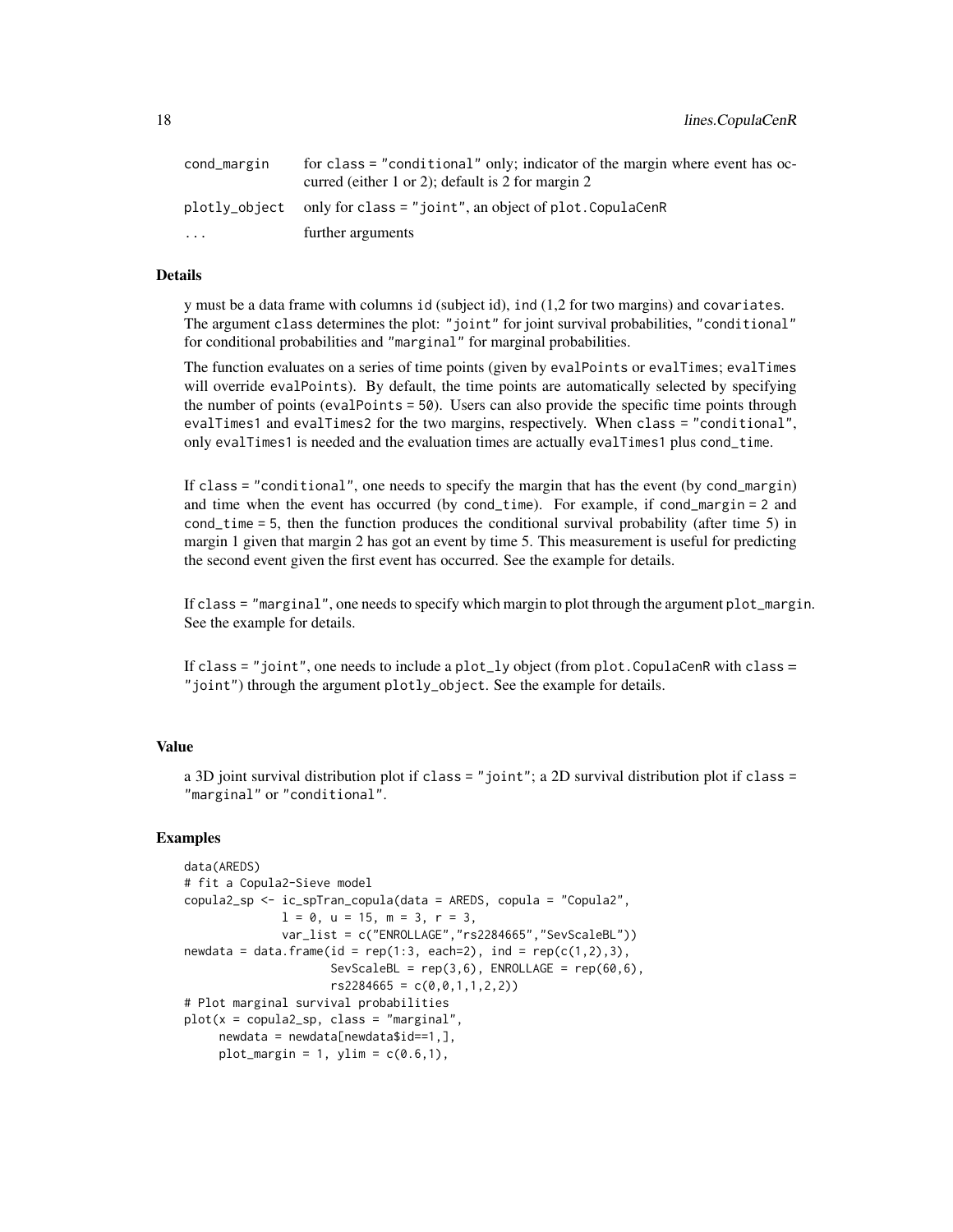```
ylab = "Marginal Survival Probability")
lines(x = copula2_sp, class = "marginal",newdata = newdata[newdata$id==2,],plot_margin = 1, lty = 2legend("bottomleft", c("id: 1", "id: 2"), lty = c(1,2))# Plot conditional survival probabilities
plot(x = copula2_sp, class = "conditional",newdata = newdata[newdata$id==1,],cond_margin = 2, cond_time = 5, ylim = c(0.25,1),
    xlab = "years", ylab = "Conditional Survival Probability")
lines(x = copula2_sp, class = "conditional",
     newdata = newdata[newdata$id==2,],cond_margin = 2, cond_time = 5, lty = 2)
legend("bottomleft", c("id: 1","id: 2"), lty = c(1,2))
# Plot joint survival probabilities
plot3d <- plot(x = copula2_sp, class = "joint",
              newdata = newdata[newdata$id==1, ])plot3d \leq lines(x = copula2_sp, class = "joint",newdata = newdata[newdata$id==2,], plotly_object = plot3d)
```
logLik.CopulaCenR *the log-likelihood of a CopulaCenR object*

## Description

the log-likelihood of a CopulaCenR object

## Usage

## S3 method for class 'CopulaCenR' logLik(object, ...)

## **Arguments**

| object               | a CopulaCenR object |
|----------------------|---------------------|
| $\ddot{\phantom{0}}$ | further arguments   |

lrt\_copula *Likelihood-ratio test for covariate effect(s) in copula models*

## **Description**

This function (lrt\_copula) is used to perform the likelihood ratio test (LRT) between two nested copula models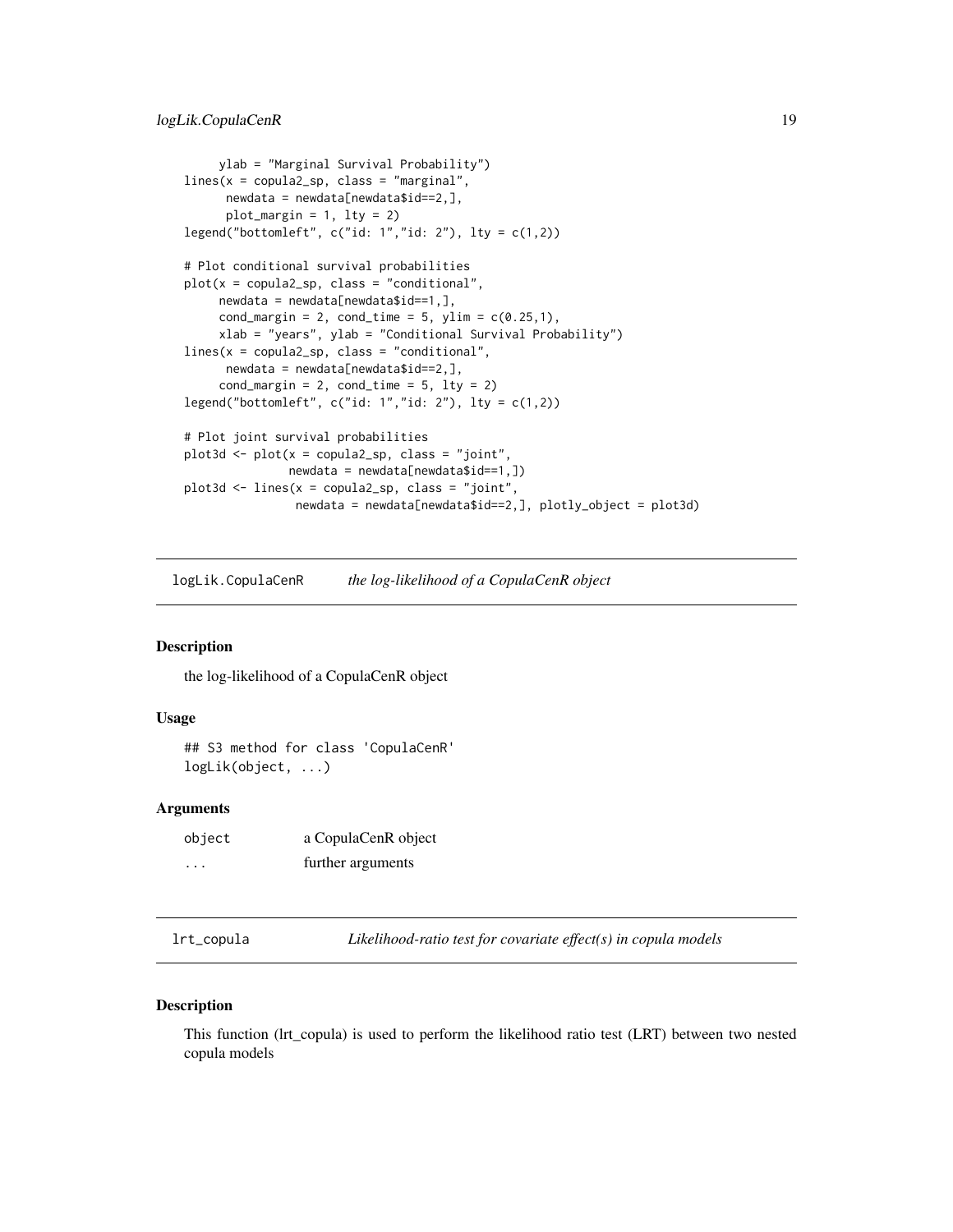## Usage

lrt\_copula(model1, model2)

## Arguments

| model1 | The output of the larger model  |
|--------|---------------------------------|
| model2 | The output of the smaller model |

## Value

the LRT statistics, p value

## Examples

```
#' # Likelihood-ratio test for "rs2284665" in AREDS data
data(AREDS)
# Fit null model without "rs2284665"
copula2_sp_null <- ic_spTran_copula(data = AREDS, copula = "Copula2",
                  1 = 0, u = 15, m = 3, r = 3,
                   var_list = c("SevScaleBL"))
# Fit full model
copula2_sp <- ic_spTran_copula(data = AREDS, copula = "Copula2",
              1 = 0, u = 15, m = 3, r = 3,
              var_list = c("rs2284665","SevScaleBL"))
lrt_copula(model1 = copula2_sp, model2 = copula2_sp_null)
```
plot.CopulaCenR *Plotting for CopulaCenR fits*

#### Description

Plotting for CopulaCenR fits from ic\_spTran\_copula, rc\_spCox\_copula, ic\_par\_copula and rc\_par\_copula.

## Usage

```
## S3 method for class 'CopulaCenR'
plot(x, y, class = "joint", newdata,
 evalPoints = 50, evalTimes1 = NULL, evalTimes2 = NULL,
 plot_margin = 1, cond_time = NULL, cond_margin = 2, type = "l",
 xlab = "years", ylab = "survival probability", cex.main = 1.4,
  cex.1ab = 1.4, cex.axis = 1.4, legend = TRUE, ...
```
<span id="page-19-0"></span>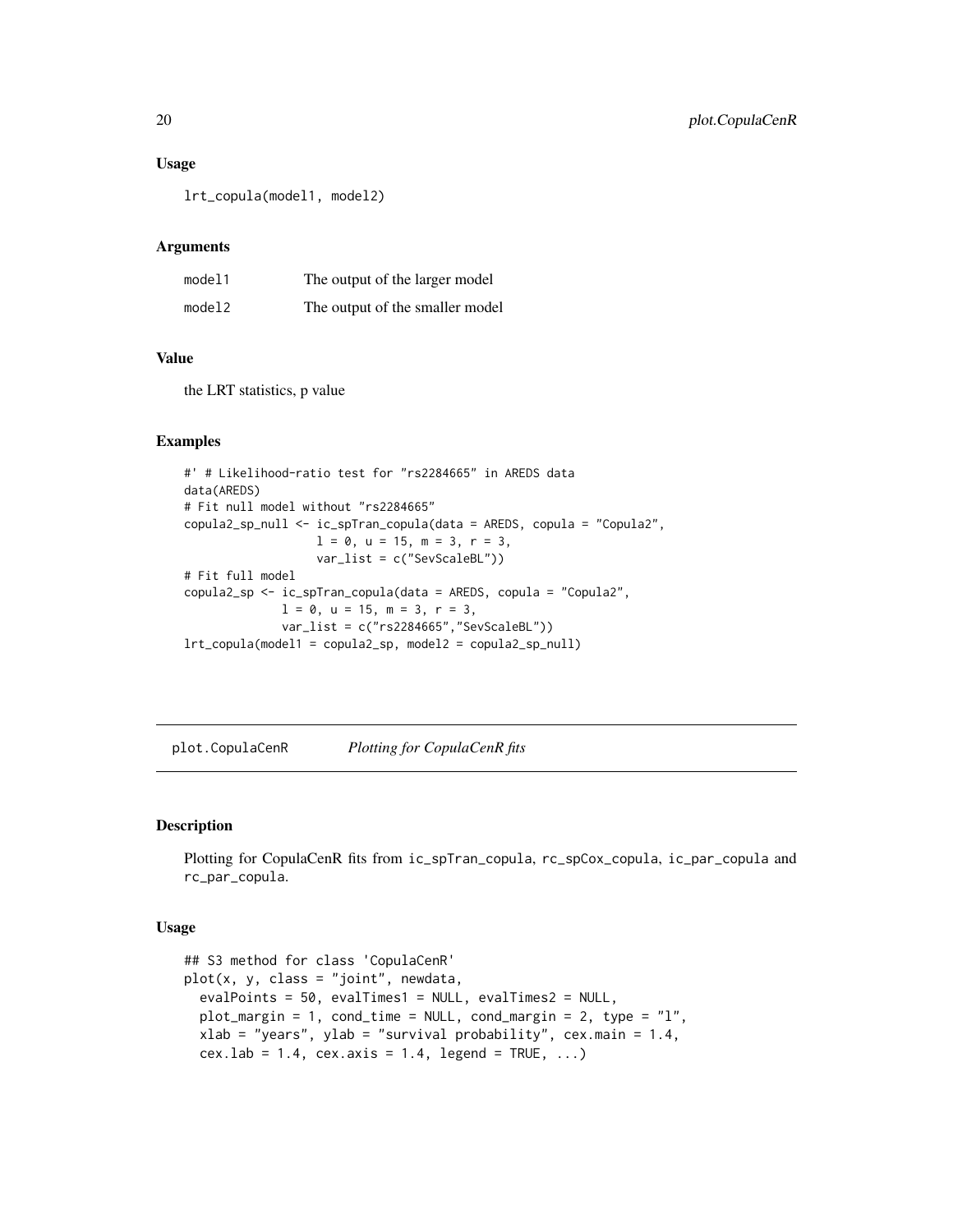#### Arguments

| X           | an object of ic_spTran_copula or rc_spCox_copula or ic_par_copula or<br>rc_par_copula                                                                             |
|-------------|-------------------------------------------------------------------------------------------------------------------------------------------------------------------|
| У           | new data frame with colname names id, ind and covariate                                                                                                           |
| class       | one of "joint", "conditional" or "marginal"                                                                                                                       |
| newdata     | new data frame (ignored if y is included)                                                                                                                         |
| evalPoints  | number of time points to be evaluated in both margins; default is 50                                                                                              |
| evalTimes1  | a vector of times for margin 1 to be evaluated; default is NULL; will override<br>evalPoints if non-NULL                                                          |
| evalTimes2  | a vector of times for margin 2 to be evaluated                                                                                                                    |
| plot_margin | for class = "marginal" only; indicator of which margin to plot (either $1$ or $2$ );<br>default is 1 for margin 1                                                 |
| cond_time   | for class = "conditional" only; the time by which event has occurred in the<br>margin indicated by cond_margin; must be smaller than the largest observed<br>time |
| cond_margin | for class = "conditional" only; indicator of the margin where event has oc-<br>curred (either 1 or 2); default is 2 for margin 2                                  |
| type        | type of plot with default type $=$ "1".                                                                                                                           |
| xlab        | a title for the x axis.                                                                                                                                           |
| ylab        | a title for the x axis.                                                                                                                                           |
| cex.main    | cex for main.                                                                                                                                                     |
| cex.lab     | cex for lab.                                                                                                                                                      |
| cex.axis    | cex for axis.                                                                                                                                                     |
| legend      | whether to show legend with default legend = TRUE.                                                                                                                |
| $\cdots$    | further arguments                                                                                                                                                 |

## Details

y must be a data frame with columns id (subject id), ind (1,2 for two margins) and covariates. The argument class determines the plot: "joint" for joint survival probabilities, "conditional" for conditional probabilities and "marginal" for marginal probabilities.

The function evaluates on a series of time points (given by evalPoints or evalTimes; evalTimes will override evalPoints). By default, the time points are automatically selected by specifying the number of points (evalPoints = 50). Users can also provide the specific time points through evalTimes1 and evalTimes2 for the two margins, respectively. When class = "conditional", only evalTimes1 is needed and the evaluation times are actually evalTimes1 plus cond\_time.

If class = "conditional", one needs to specify the margin that has the event (by cond\_margin) and time when the event has occurred (by cond\_time). For example, if cond\_margin = 2 and cond\_time = 5, then the function produces the conditional survival probability (after time 5) in margin 1 given that margin 2 has got an event by time 5. This measurement is useful for predicting the second event given the first event has occurred. See the example for details.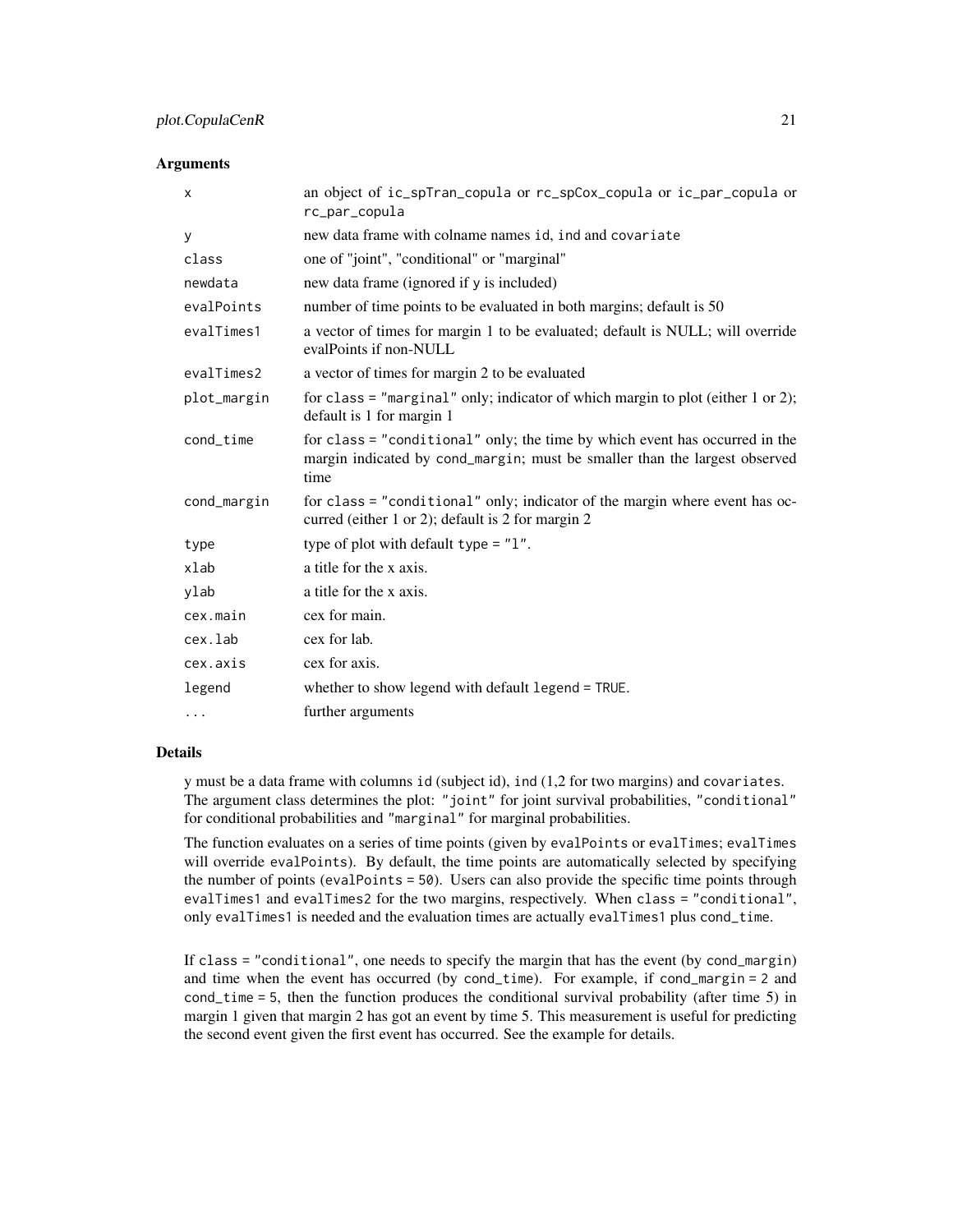<span id="page-21-0"></span>If class = "marginal", one needs to specify which margin to plot through the argument plot\_margin. See the example for details.

#### Value

a 3D joint survival distribution plot if class = "joint"; a 2D survival distribution plot if class = "marginal" or "conditional".

## Examples

```
data(AREDS)
# fit a Copula2-Sieve model
copula2_sp <- ic_spTran_copula(data = AREDS, copula = "Copula2",
             1 = 0, u = 15, m = 3, r = 3,
             var_list = c("ENROLLAGE","rs2284665","SevScaleBL"))
newdata = data.frame(id = rep(1, each=2), ind = rep(c(1,2),1),SevScaleBL = rep(3,2), ENROLLAGE = rep(60,2),
                     rs2284665 = c(0,0)# Plot joint survival probabilities
plot(x = copula2_sp, class = "joint", newdata = newdata)# Plot conditional survival probabilities
plot(x = copula2_sp, class = "conditional", newdata = newdata,cond_margin = 2, cond_time = 5, ylim = c(0.25,1),
    ylab = "Conditional Survival Probability")
# Plot marginal survival probabilities
plot(x = copula2_sp, class = "marginal", newdata = newdata,plot_margin = 1, ylim = c(0.6,1),
    ylab = "Marginal Survival Probability")
```
predict.CopulaCenR *Predictions from CopulaCenR regression models*

#### Description

Predictions for new observations based on ic\_spTran\_copula, rc\_spCox\_copula, ic\_par\_copula and rc\_par\_copula.

## Usage

```
## S3 method for class 'CopulaCenR'
predict(object, new data, type = "lp", ...)
```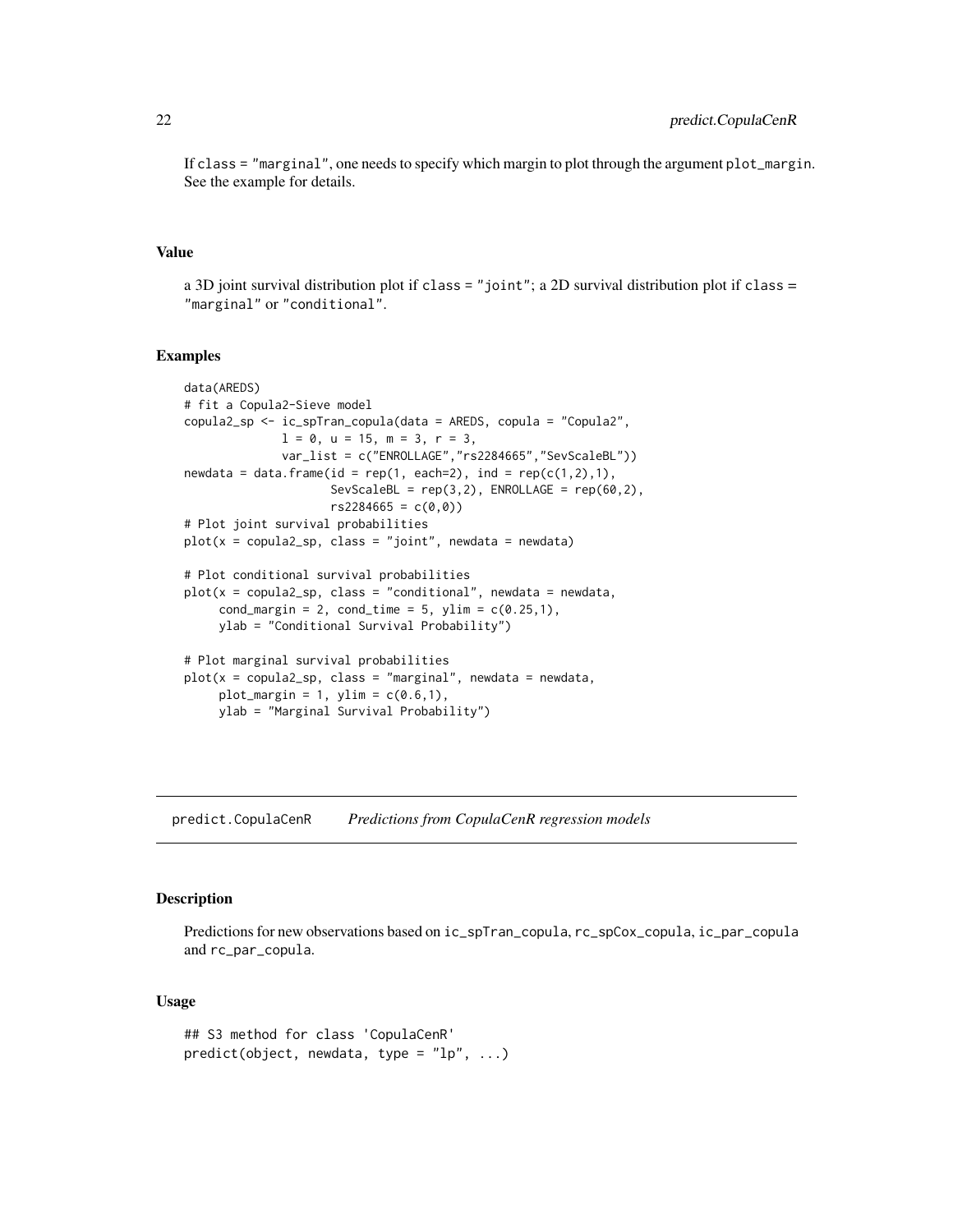## predict.CopulaCenR 23

## Arguments

| object   | a CopulaCenR object from ic_spTran_copula, rc_spCox_copula, ic_par_copula<br>and rc_par_copula |
|----------|------------------------------------------------------------------------------------------------|
| newdata  | a data frame (see details)                                                                     |
| type     | "lp" for linear predictors or "survival" for marginal and joint survival proba-<br>bilities    |
| $\cdots$ | further arguments                                                                              |

## Details

For the newdata, when type = "survival", it must be a data frame with columns id (subject id), ind  $(1,2$  for two margins), time (to be evaluted) and covariates; when type = " $1p$ ", the newdata needs to have id, ind and covariates, but time is not needed.

When the argument type  $=$  " $1p$ ", it gives a linear predictor for each margin (i.e., log hazards ratio in the proportional hazards model, log proportional odds in the proportional odds model).

When the argument type = "survival", the marginal and joint survival values will be evaluated at the given time points in the newdata.

#### Value

If type =  $"lp"$ , it returns a data frame with id, lp1 (linear predictor for margin 1), lp2. If type = "survival", it returns a data frame with id, t1 (evaluated times for the margin 1), t2, S1 (predicted marginal survival probabilities for margin 1), S2 and S12 (the predicted joint survival probabilities at t1,t2)

#### Examples

```
data(AREDS)
# fit a Copula2-Sieve model
copula2_sp <- ic_spTran_copula(data = AREDS, copula = "Copula2",
             1 = 0, u = 15, m = 3, r = 3,
             var_list = c("ENROLLAGE","rs2284665","SevScaleBL"))
# Predicted probabilities for newdata
newdata = data.frame(id = rep(1:3, each=2), ind = rep(c(1,2),3),
                    time = c(2,3,5,6,7,8),
                    SevScaleBL = rep(3,6),ENROLLAGE = rep(60, 6),
                    rs2284665 = c(0,0,1,1,2,2))output <- predict(object = copula2_sp, newdata = newdata)
```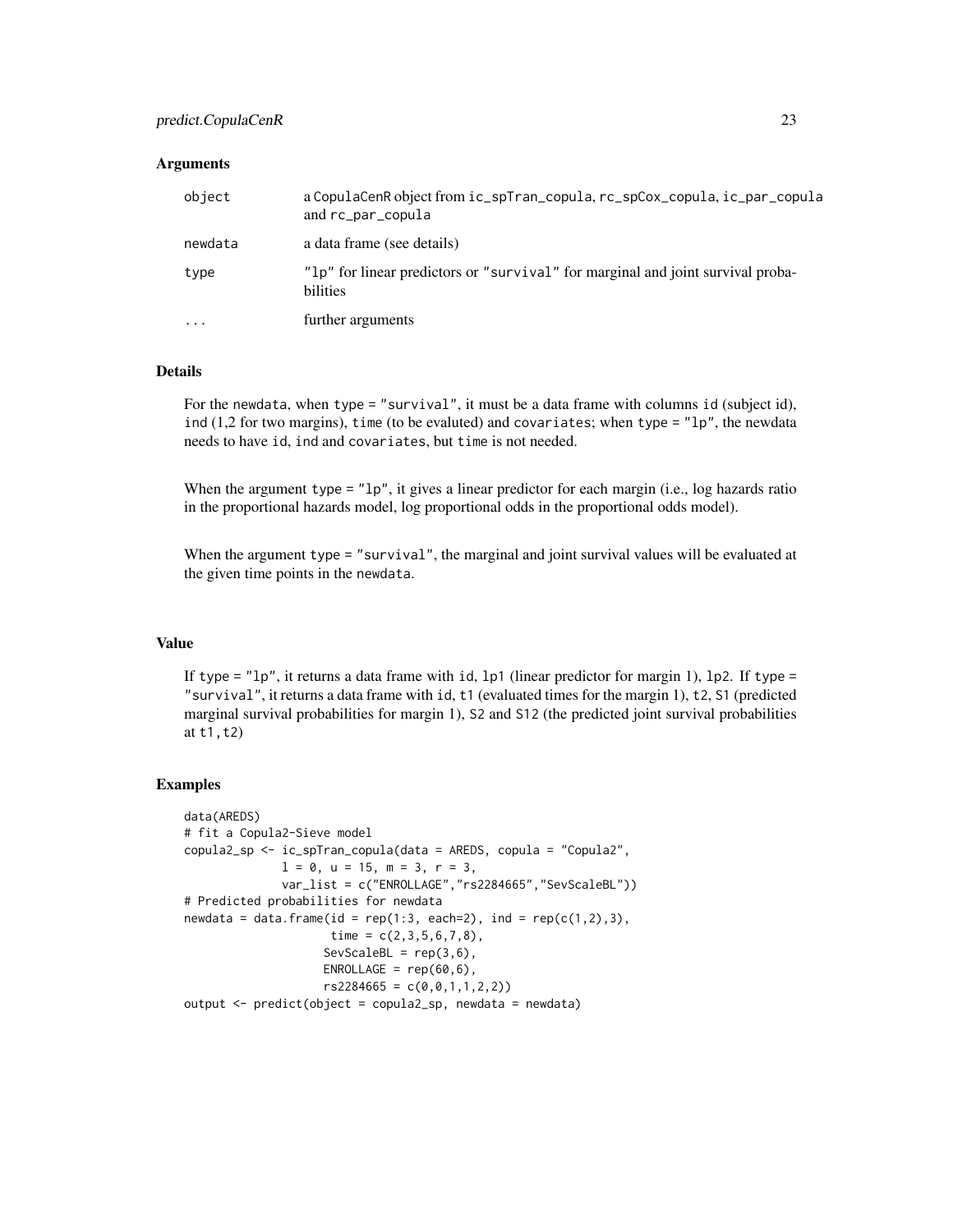<span id="page-23-0"></span>

## Description

Printing outputs of a CopulaCenR object

## Usage

## S3 method for class 'CopulaCenR'  $print(x, \ldots)$ 

## Arguments

| X       | a CopulaCenR object |
|---------|---------------------|
| $\cdot$ | further arguments   |

print.summary.CopulaCenR *Print the summary of a CopulaCenR object*

## Description

Print the summary of a CopulaCenR object

## Usage

```
## S3 method for class 'summary.CopulaCenR'
print(x, \ldots)
```
## Arguments

|          | a summary.CopulaCenR object |
|----------|-----------------------------|
| $\cdots$ | further arguments           |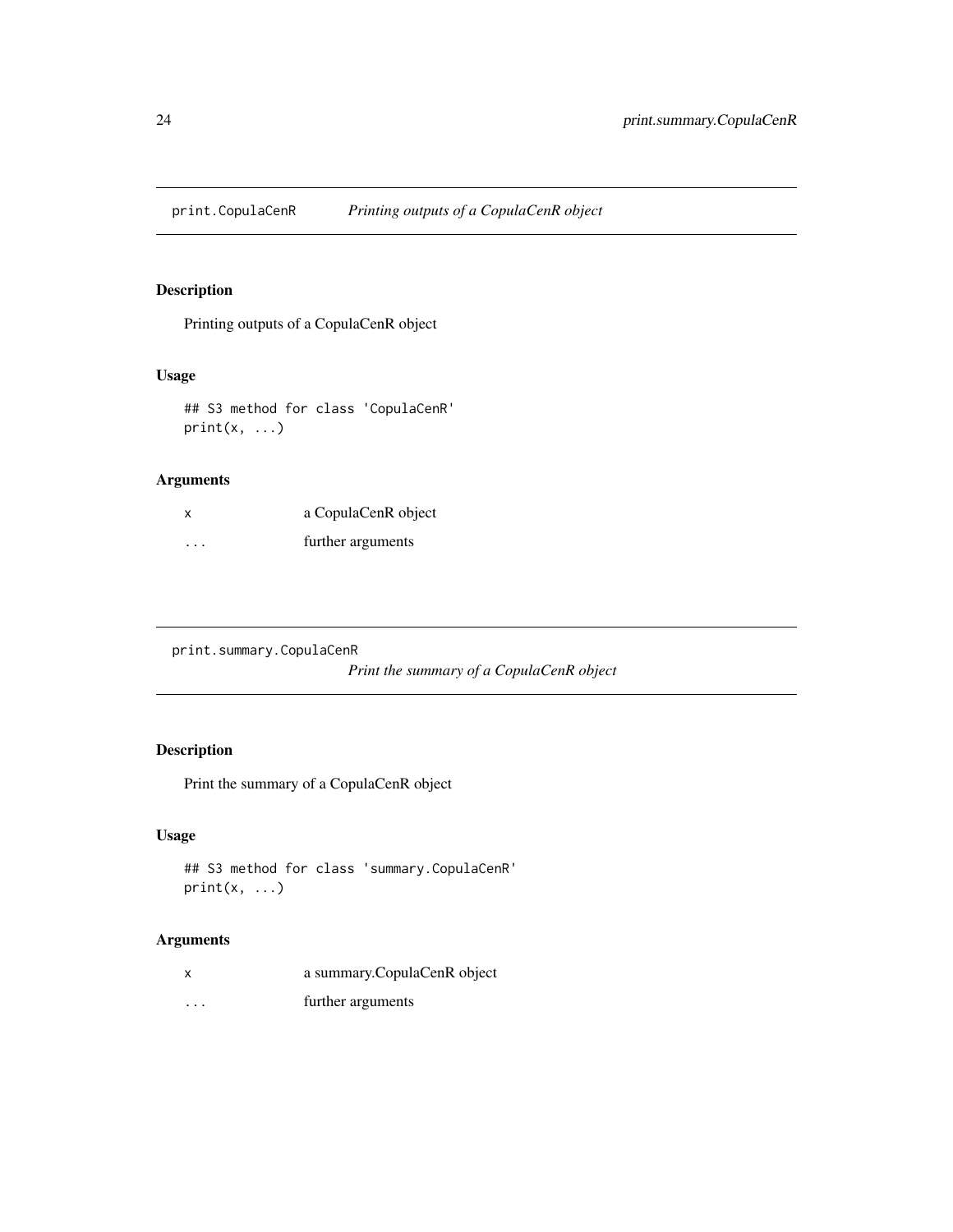<span id="page-24-0"></span>

## Description

Fits a copula model with parametric margins for bivariate right-censored data.

#### Usage

```
rc_par_copula(data, var_list, copula = "Clayton", m.dist = "Weibull",
 method = "BFGS", iter = 500, stepsize = 1e-06, control = list()
```
## Arguments

| data     | a data frame; must have id (subject id), ind (1,2 for two margins), obs_time,<br>status (0 for right-censoring, 1 for event). |
|----------|-------------------------------------------------------------------------------------------------------------------------------|
| var_list | the list of covariates to be fitted into the model.                                                                           |
| copula   | specify the copula family.                                                                                                    |
| m.dist   | specify the marginal baseline distribution.                                                                                   |
| method   | optimization method (see ?optim); default is "BFGS"; also can be "Newton" (see<br>?nlm).                                      |
| iter     | number of iterations when method = "Newton"; default is $500$ .                                                               |
| stepsize | size of optimization step when method $=$ "Newton"; default is 1e-6.                                                          |
| control  | a list of control parameters for methods other than "Newton"; see ?optim.                                                     |

## Details

The input data must be a data frame with columns id (subject id), ind (1,2 for two margins; each id must have both ind = 1 and 2), obs\_time, status (0 for right-censoring, 1 for event) and covariates.

The supported copula models are "Clayton", "Gumbel", "Frank", "AMH", "Joe" and "Copula2". The "Copula2" model is a two-parameter copula model that incorporates Clayton and Gumbel as special cases. The parametric generator functions of copula functions are list below:

The Clayton copula has a generator

$$
\phi_{\eta}(t) = (1+t)^{-1/\eta},
$$

with  $\eta > 0$  and Kendall's  $\tau = \eta/(2 + \eta)$ .

The Gumbel copula has a generator

$$
\phi_{\eta}(t) = \exp(-t^{1/\eta}),
$$

with  $\eta \geq 1$  and Kendall's  $\tau = 1 - 1/\eta$ .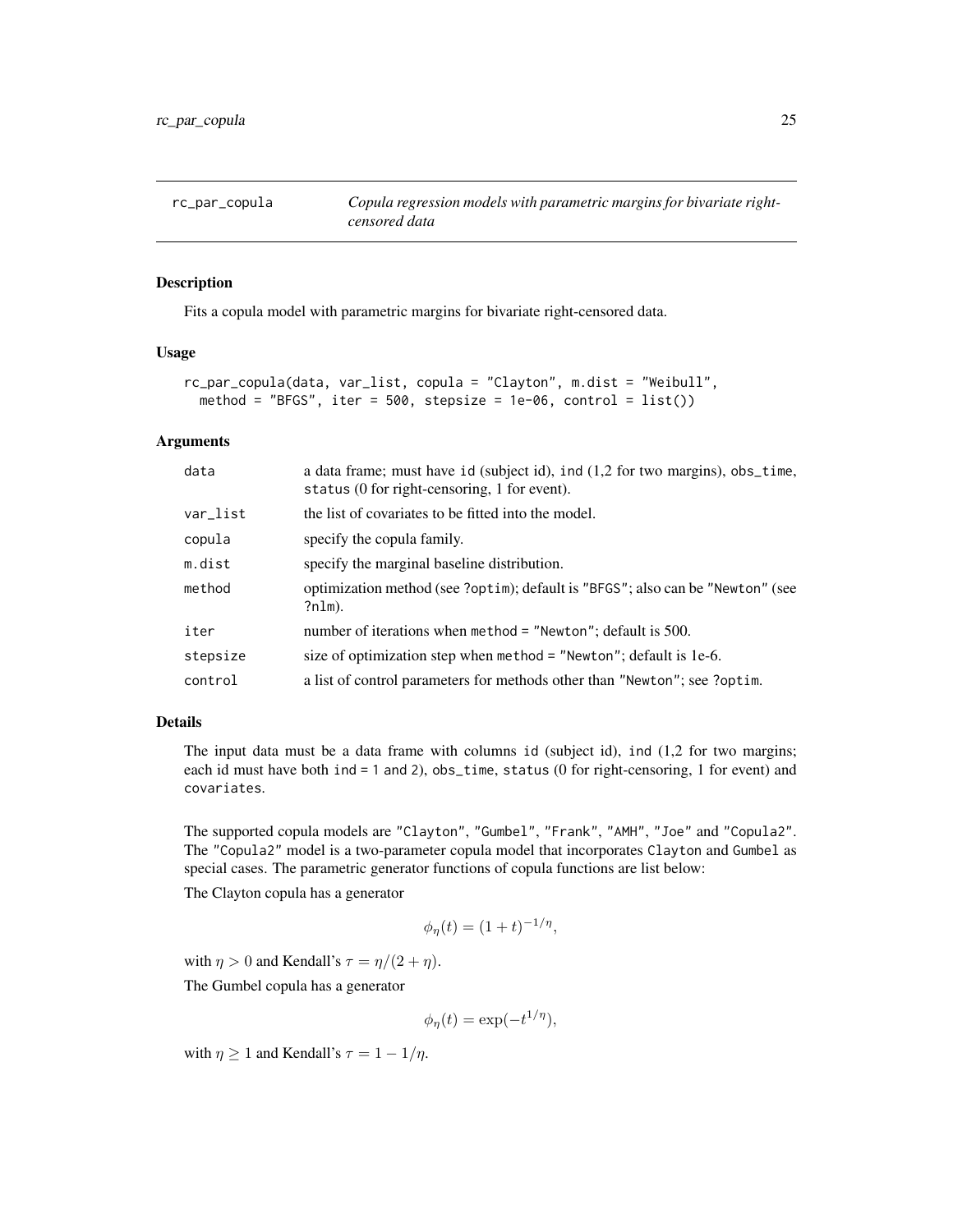The Frank copula has a generator

$$
\phi_{\eta}(t) = -\eta^{-1} \log\{1 + e^{-t}(e^{-\eta} - 1)\},\
$$

with  $\eta \ge 0$  and Kendall's  $\tau = 1 + 4\{D_1(\eta) - 1\}/\eta$ , in which  $D_1(\eta) = \frac{1}{\eta} \int_0^{\eta} \frac{t}{e^t - 1} dt$ . The AMH copula has a generator

$$
\phi_{\eta}(t) = (1 - \eta)/(e^t - \eta),
$$

with  $\eta \in [0, 1)$  and Kendall's  $\tau = 1 - 2\{(1 - \eta)^2 \log(1 - \eta) + \eta\}/(3\eta^2)$ . The Joe copula has a generator

$$
\phi_{\eta}(t) = 1 - (1 - e^{-t})^{1/\eta},
$$

with  $\eta \geq 1$  and Kendall's  $\tau = 1 - 4 \sum_{k=1}^{\infty} \frac{1}{k(\eta k+2)\{\eta(k-1)+2\}}$ . The Two-parameter copula (Copula2) has a generator

$$
\phi_{\eta}(t) = \{1/(1+t^{\alpha})\}^{\kappa},
$$

with  $\alpha \in (0, 1], \kappa > 0$  and Kendall's  $\tau = 1 - 2\alpha \kappa/(2\kappa + 1)$ .

The supported marginal distributions are "Weibull" (proportional hazards), "Gompertz" (proportional hazards) and "Loglogistic" (proportional odds). These marginal distributions are listed below and we also assume the same baseline parameters between two margins.

The Weibull (PH) survival distribution is

$$
\exp\{-(t/\lambda)^k e^{Z^\top\beta}\},
$$

with  $\lambda > 0$  as scale and  $k > 0$  as shape.

The Gompertz (PH) survival distribution is

$$
\exp\{-\frac{b}{a}(e^{at}-1)e^{Z^\top\beta}\},\
$$

with  $a > 0$  as shape and  $b > 0$  as rate.

The Loglogistic (PO) survival distribution is

$$
\{1+(t/\lambda)^k e^{Z^\top\beta}\}^{-1},
$$

with  $\lambda > 0$  as scale and  $k > 0$  as shape.

Optimization methods can be all methods (except "Brent") from optim, such as "Nelder-Mead", "BFGS", "CG", "L-BFGS-B", "SANN". Users can also use "Newton" (from nlm).

#### Value

a CopulaCenR object summarizing the model. Can be used as an input to general S3 methods including summary, print, plot, lines, coef, logLik, AIC, BIC, fitted, predict.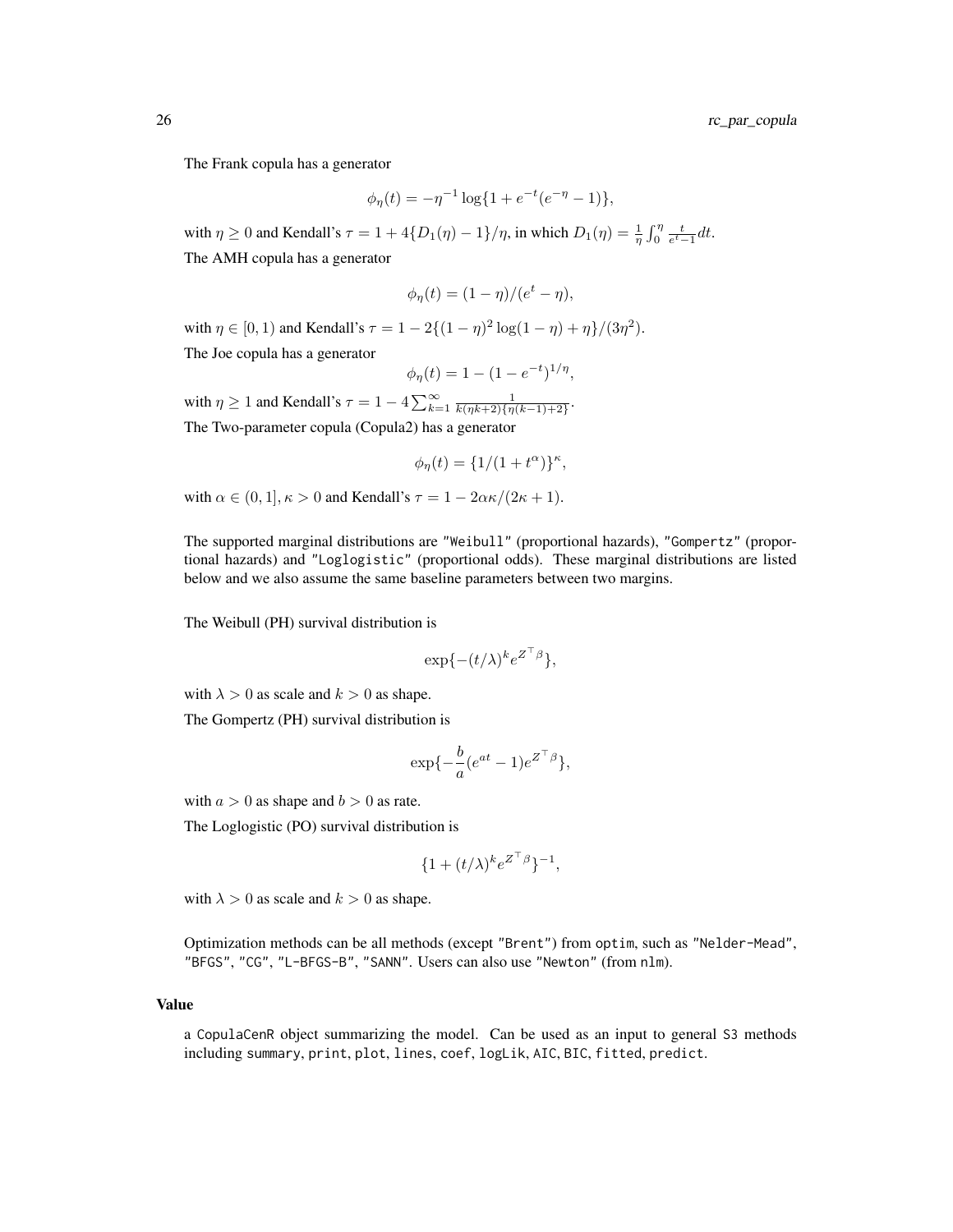## <span id="page-26-0"></span>Source

Tao Sun, Yi Liu, Richard J. Cook, Wei Chen and Ying Ding (2019). Copula-based Score Test for Bivariate Time-to-event Data, with Application to a Genetic Study of AMD Progression. *Lifetime Data Analysis* 25(3), 546-568.

Tao Sun and Ying Ding (In Press). Copula-based Semiparametric Regression Model for Bivariate Data under General Interval Censoring. *Biostatistics*. DOI: 10.1093/biostatistics/kxz032.

## Examples

```
# fit a Clayton-Weibull model
data(DRS)
clayton_wb <- rc_par_copula(data = DRS, var_list = "treat",
                            copula = "Clayton",
                            m.dist = "Weibull")
summary(clayton_wb)
```

| rc_spCox_copula | Copula regression models with Cox semiparametric margins for bi- |
|-----------------|------------------------------------------------------------------|
|                 | variate right-censored data                                      |

#### Description

Fits a copula model with Cox semiparametric margins for bivariate right-censored data.

## Usage

```
rc_spCox_copula(data, var_list, copula = "Clayton", method = "BFGS",
  iter = 500, stepsize = 1e-06, control = list(), B = 100,
  seed = 1)
```
#### Arguments

| data     | a data frame; must have id (subject id), ind (1,2 for two margins), obs_time,<br>status (0 for right-censoring, 1 for event). |
|----------|-------------------------------------------------------------------------------------------------------------------------------|
| var_list | the list of covariates to be fitted into the model.                                                                           |
| copula   | specify the copula family.                                                                                                    |
| method   | optimization method (see ?optim); default is "BFGS"; also can be "Newton" (see<br>$?nlm)$ .                                   |
| iter     | number of iterations when method = "Newton"; default is $500$ .                                                               |
| stepsize | size of optimization step when method = "Newton"; default is 1e-6.                                                            |
| control  | a list of control parameters for methods other than "Newton"; see ?optim.                                                     |
| B        | number of bootstraps for estimating standard errors with default 100;                                                         |
| seed     | the bootstrap seed; default is 1                                                                                              |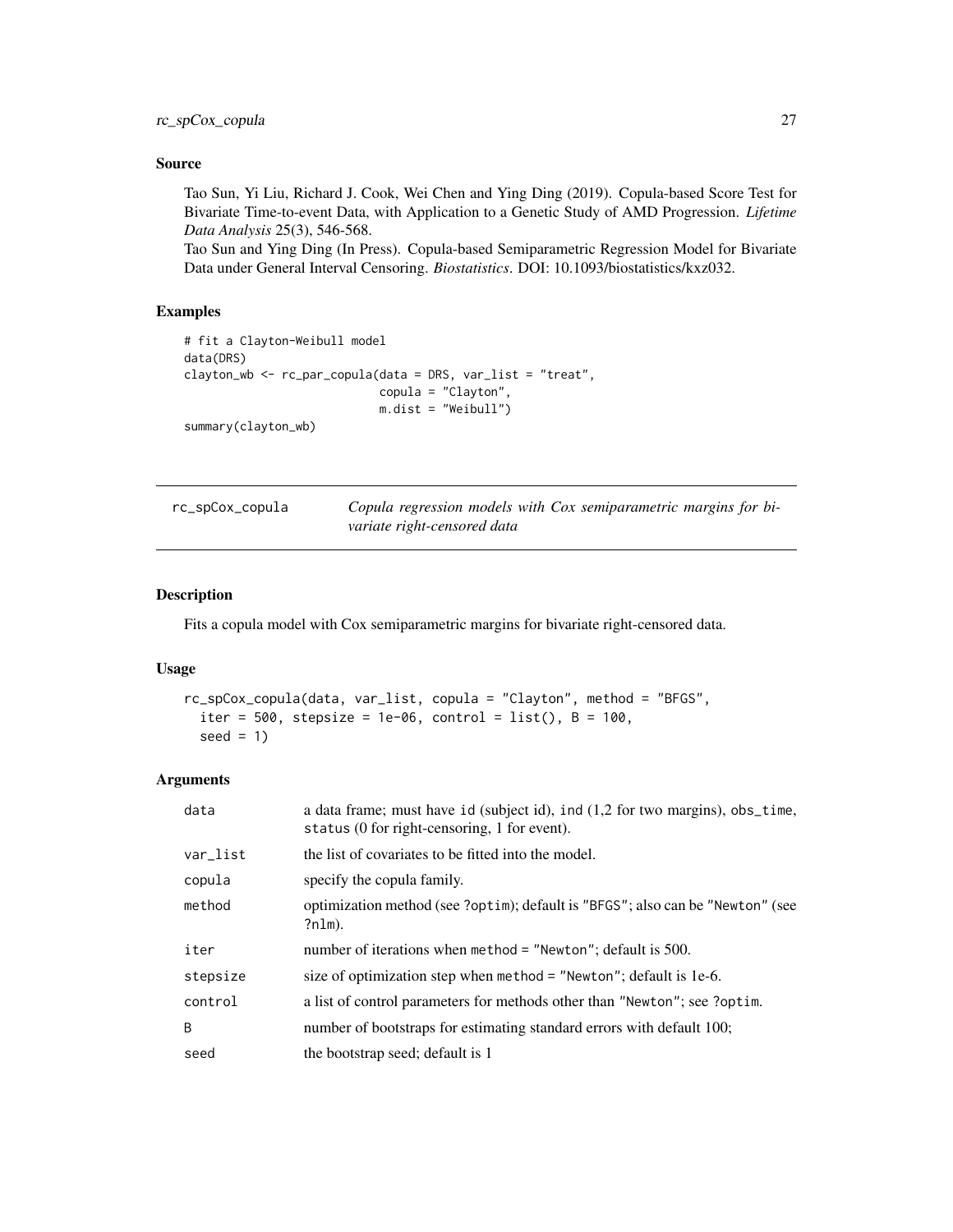#### Details

The input data must be a data frame with columns id (subject id), ind (1,2 for two margins; each id must have both ind = 1 and 2), obs\_time, status (0 for right-censoring, 1 for event) and covariates.

The supported copula models are "Clayton", "Gumbel", "Frank", "AMH", "Joe" and "Copula2". The "Copula2" model is a two-parameter copula model that incorporates Clayton and Gumbel as special cases. The parametric generator functions of copula functions are list below:

The Clayton copula has a generator

$$
\phi_{\eta}(t) = (1+t)^{-1/\eta},
$$

with  $\eta > 0$  and Kendall's  $\tau = \eta/(2 + \eta)$ . The Gumbel copula has a generator

$$
\phi_{\eta}(t) = \exp(-t^{1/\eta}),
$$

with  $\eta \geq 1$  and Kendall's  $\tau = 1 - 1/\eta$ .

The Frank copula has a generator

$$
\phi_{\eta}(t) = -\eta^{-1} \log\{1 + e^{-t}(e^{-\eta} - 1)\},\
$$

with  $\eta \ge 0$  and Kendall's  $\tau = 1 + 4\{D_1(\eta) - 1\}/\eta$ , in which  $D_1(\eta) = \frac{1}{\eta} \int_0^{\eta} \frac{t}{e^t - 1} dt$ . The AMH copula has a generator

$$
\phi_{\eta}(t) = (1 - \eta)/(e^t - \eta),
$$

with  $\eta \in [0, 1)$  and Kendall's  $\tau = 1 - 2\{(1 - \eta)^2 \log(1 - \eta) + \eta\}/(3\eta^2)$ . The Joe copula has a generator

$$
\phi_{\eta}(t) = 1 - (1 - e^{-t})^{1/\eta},
$$

with  $\eta \ge 1$  and Kendall's  $\tau = 1 - 4 \sum_{k=1}^{\infty} \frac{1}{k(\eta k+2)\{\eta(k-1)+2\}}$ . The Two-parameter copula (Copula2) has a generator

$$
\phi_{\eta}(t) = \{1/(1+t^{\alpha})\}^{\kappa},
$$

with  $\alpha \in (0, 1], \kappa > 0$  and Kendall's  $\tau = 1 - 2\alpha \kappa/(2\kappa + 1)$ .

The marginal distribution is a Cox semiparametric proportional hazards model. The copula parameter and coefficient standard errors are estimated from bootstrap.

Optimization methods can be all methods (except "Brent") from optim, such as "Nelder-Mead", "BFGS", "CG", "L-BFGS-B", "SANN". Users can also use "Newton" (from nlm).

#### Value

a CopulaCenR object summarizing the model. Can be used as an input to general S3 methods including summary, print, plot, lines, coef, logLik, AIC, BIC, fitted, predict.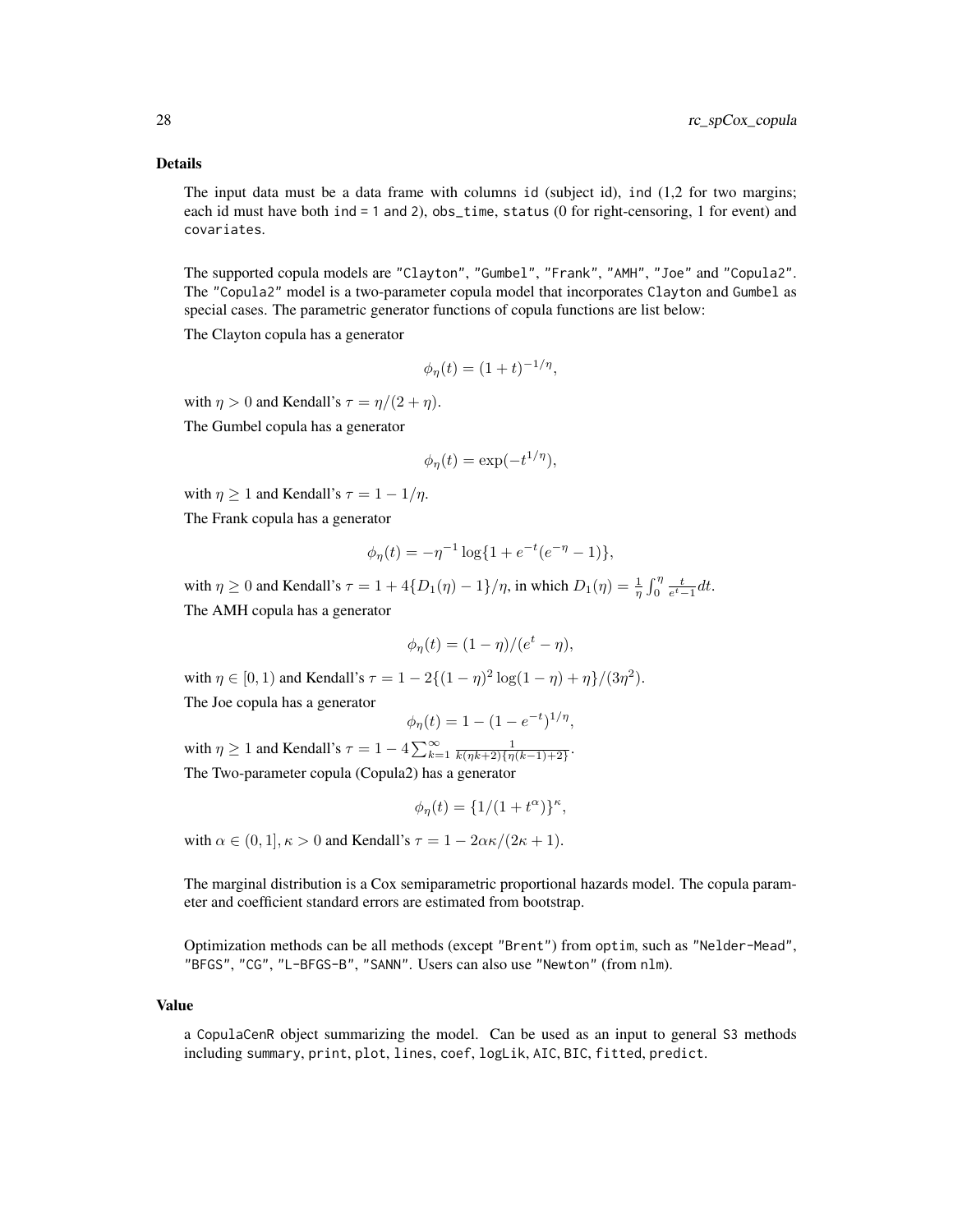<span id="page-28-0"></span>score\_copula 29

#### Source

Tao Sun, Yi Liu, Richard J. Cook, Wei Chen and Ying Ding (2019). Copula-based Score Test for Bivariate Time-to-event Data, with Application to a Genetic Study of AMD Progression. *Lifetime Data Analysis* 25(3), 546-568.

Tao Sun and Ying Ding (In Press). Copula-based Semiparametric Regression Model for Bivariate Data under General Interval Censoring. *Biostatistics*. DOI: 10.1093/biostatistics/kxz032.

#### Examples

```
# fit a Clayton-Cox model
data(DRS)
clayton_cox <- rc_spCox_copula(data = DRS, var_list = "treat",
                            copula = "Clayton", B = 2)
summary(clayton_cox)
```
score\_copula *Generalized score test for covariate effect(s)*

#### Description

Generalized score test on covariate effect(s) under a fitted copula model.

#### Usage

```
score_copula(object, var_score)
```
## Arguments

| object    | The output object from the main functions (rc_par_copula, rc_spCox_copula, |
|-----------|----------------------------------------------------------------------------|
|           | ic_spTran_copula, ic_par_copula) under the null hypothesis                 |
| var score | the list of covariates to be tested by the score test                      |

## Value

the score statistics, p value

#### Examples

```
# Score test for "rs2284665" in AREDS data
# fit a Copula2-semiparametric model under NULL
data(AREDS)
copula2_sp_null <- ic_spTran_copula(data = AREDS, copula = "Copula2",
                  1 = 0, u = 15, m = 3, r = 3,
                  var_list = c("ENROLLAGE","SevScaleBL"))
score_copula(object = copula2_sp_null, var_score = "rs2284665")
```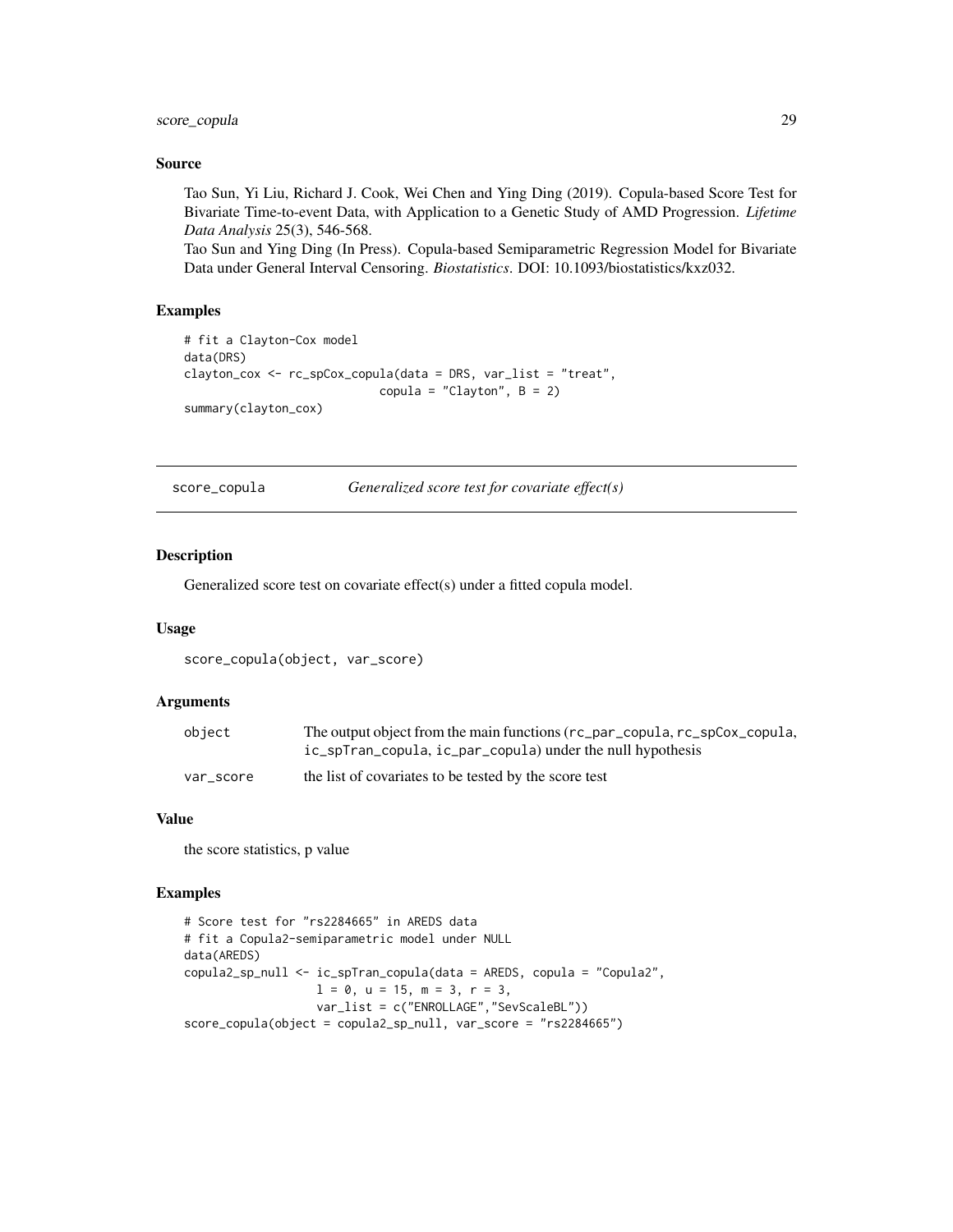<span id="page-29-0"></span>summary.CopulaCenR *Summarizing outputs of a CopulaCenR object*

#### Description

Summarizing outputs of a CopulaCenR object

## Usage

## S3 method for class 'CopulaCenR' summary(object, ...)

## Arguments

| object  | a CopulaCenR object |
|---------|---------------------|
| $\cdot$ | further arguments   |

tau\_copula *Calculate Kendall's tau*

#### Description

To obtain Kendall's tau from copula parameter(s)

## Usage

tau\_copula(eta, copula)

## Arguments

| eta    | copula parameter(s); if copula = "Coupla2", input $\alpha$ and $\kappa$ |
|--------|-------------------------------------------------------------------------|
| copula | specify the type of copula model                                        |

## Details

The supported copula models are "Clayton", "Gumbel", "Frank", "AMH", "Joe" and "Copula2". The "Copula2" model is a two-parameter copula model that incorporates Clayton and Gumbel as special cases.

The Kendall's  $\tau$  formulas are list below: The Clayton copula Kendall's  $\tau = \eta/(2 + \eta)$ . The Gumbel copula Kendall's  $\tau=1-1/\eta.$ 

The Frank copula Kendall's  $\tau = 1 + 4\{D_1(\eta) - 1\}/\eta$ , in which  $D_1(\eta) = \frac{1}{\eta} \int_0^{\eta} \frac{t}{e^t - 1} dt$ .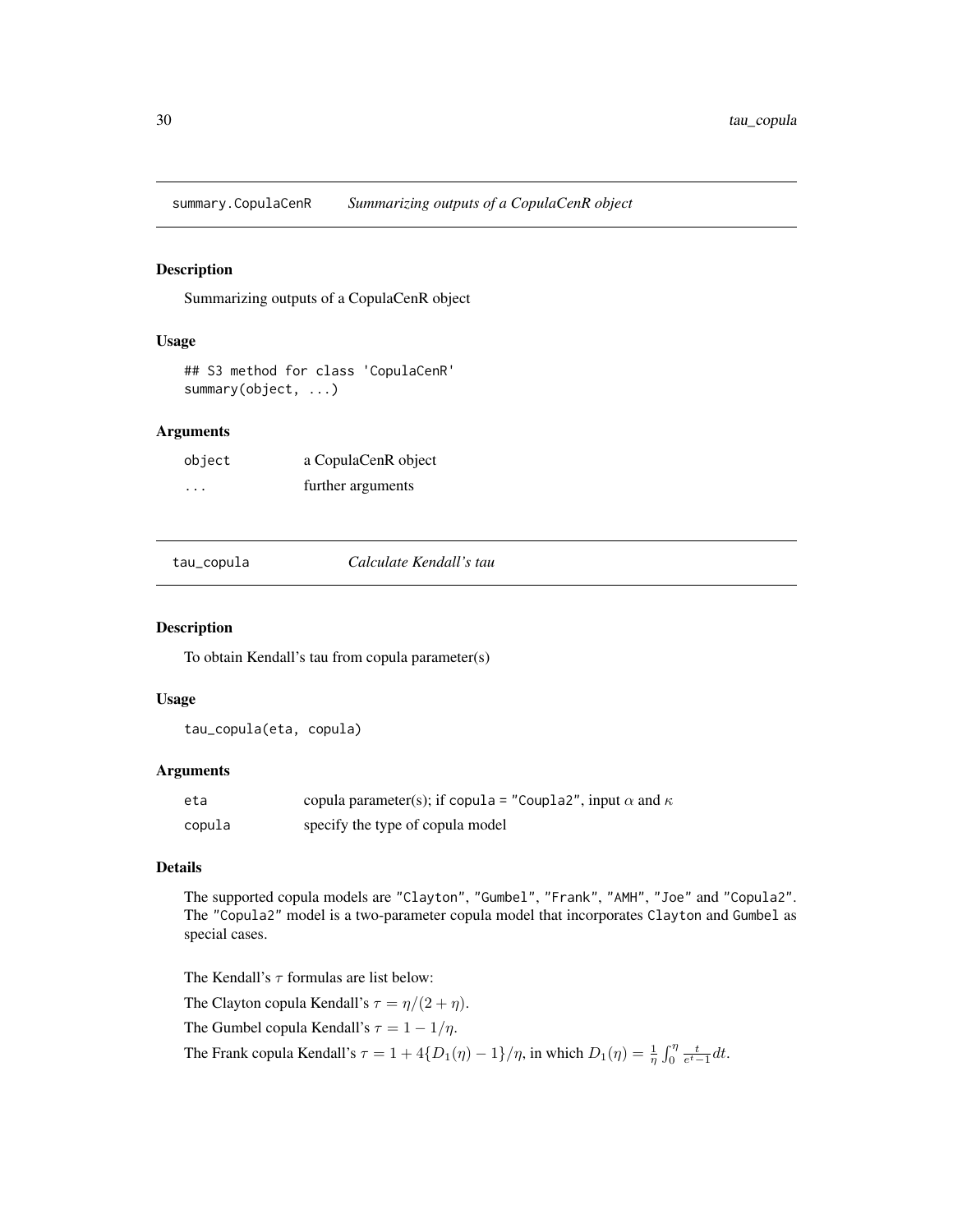The AMH copula Kendall's  $\tau = 1 - 2\{(1 - \eta)^2 \log(1 - \eta) + \eta\}/(3\eta^2)$ . The Joe copula Kendall's  $\tau = 1 - 4 \sum_{k=1}^{\infty} \frac{1}{k(\eta k+2)\{\eta(k-1)+2\}}$ . The Two-parameter copula (Copula2) Kendall's  $\tau = 1 - 2\alpha\kappa/(2\kappa + 1)$ .

## Value

Kendall's  $\tau$ 

## Source

Ali MM, Mikhail NN, Haq MS (1978). A Class of Bivariate Distributions Including the Bi- variate Logistic. *Journal of Multivariate Analysis* doi:10.1016/0047-259X(78)90063-5.

Clayton DG (1978). A Model for Association in Bivariate Life Tables and Application in Epidemiological Studies of Familial Tendency in Chronic Disease Incidence. *Biometrika* doi:10.2307/2335289. Gumbel EJ (1960). Bivariate Exponential Distributions. *Journal of the American Statistical Association* doi:10.2307/2281591.

Joe H (1993). Parametric Families of Multivariate Distributions with Given Margins. *Journal of Multivariate Analysis* doi:10.1006/jmva.1993.1061.

Joe H (1997). Multivariate Models and Dependence Concepts. *Chapman & Hall, London*. Frank MJ (1979). On the Simultaneous Associativity of  $F(x, y)$  and  $x + y - F(x, y)$ . *Aequationes Mathematicae*.

## Examples

```
# fit a Copula2-Semiparametric model
data(AREDS)
copula2_sp <- ic_spTran_copula(data = AREDS, copula = "Copula2",
              1 = 0, u = 15, m = 3, r = 3,
              var_list = c("ENROLLAGE","rs2284665","SevScaleBL"))
tau_copula(eta = as.numeric(coef(copula2_sp)[c("alpha","kappa")]),
           copula = "Copula2")
```